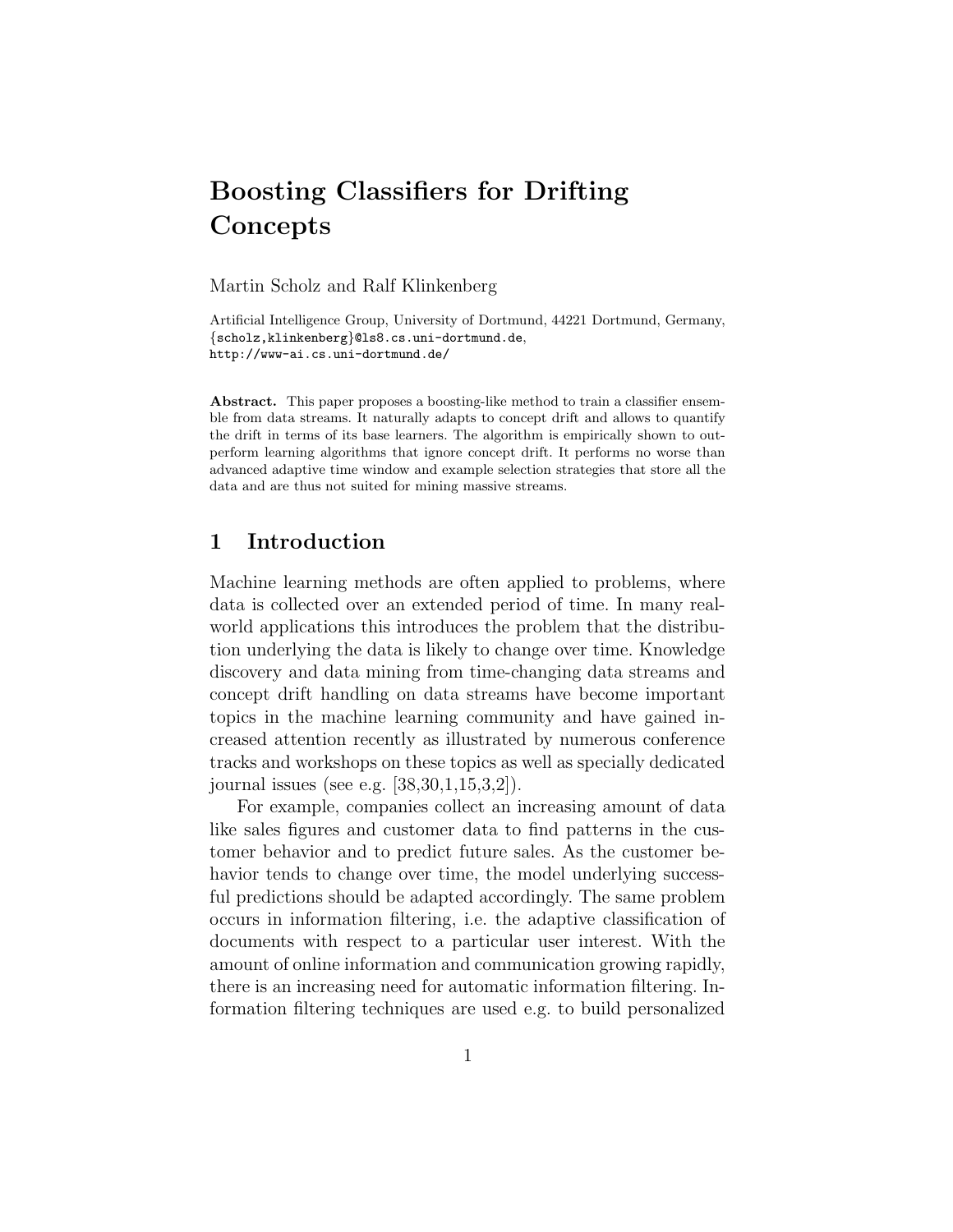news filters, which learn about the news-reading preferences of a user [33,53], to filter e-mail [9], or to guide a user's search on the World Wide Web [21]. The interest of the user, i.e. the concept underlying the classification of the texts, changes over time. A filtering system should be able to adapt to such concept changes. Machine learning approaches handling this type of concept drift have been shown to outperform more static approaches ignoring it [26].

After formalizing the concept drift problem in Sec. 2.1, previous approaches handling it are reviewed in Sec. 2.2. Sec. 3 discusses related work on ensemble methods for data streams and introduces a boosting-like algorithm for data streams that naturally adapts to concept drift<sup>1</sup>. In Sec. 4 the approach is evaluated on two real-world datasets with different simulated concept drift scenarios, and on one economic dataset exhibiting real concept drift. Sec. 5 summarizes the results and provides an outlook on future work.

## 2 Concept Drift

#### 2.1 Problem Definition

Throughout this paper, we study the problem of concept drift for the pattern recognition problem in the following framework [26,28,24,25]. Each example  $z = (x, y)$  consists of a feature vector  $x \in \mathcal{X}$  and a label  $y \in \{-1, +1\}$  indicating its classification. Data arrives over time in batches. Without loss of generality these batches are assumed to be of equal size, each containing  $m$  examples.

$$
\underbrace{z_{(1,1)},\ldots,z_{(1,m)}}_{\text{batch 1}},\underbrace{z_{(2,1)},\ldots,z_{(2,m)}}_{\text{batch 2}},\cdots,\underbrace{z_{(t,1)},\ldots,z_{(t,m)}}_{\text{batch }t},\underbrace{z_{(t+1,1)},\ldots,z_{(t+1,m)}}_{\text{batch }t+1}
$$

 $z_{(i,j)}$  denotes the j-th example of batch i. For each batch i the data is independently identically distributed with respect to a distribution  $P_i(x, y)$ . Depending on the amount and type of concept drift,

<sup>1</sup> A preliminary short version of this paper was presented at the ECML/PKDD-2005 Workshop on Knowledge Discovery from Data Streams [47].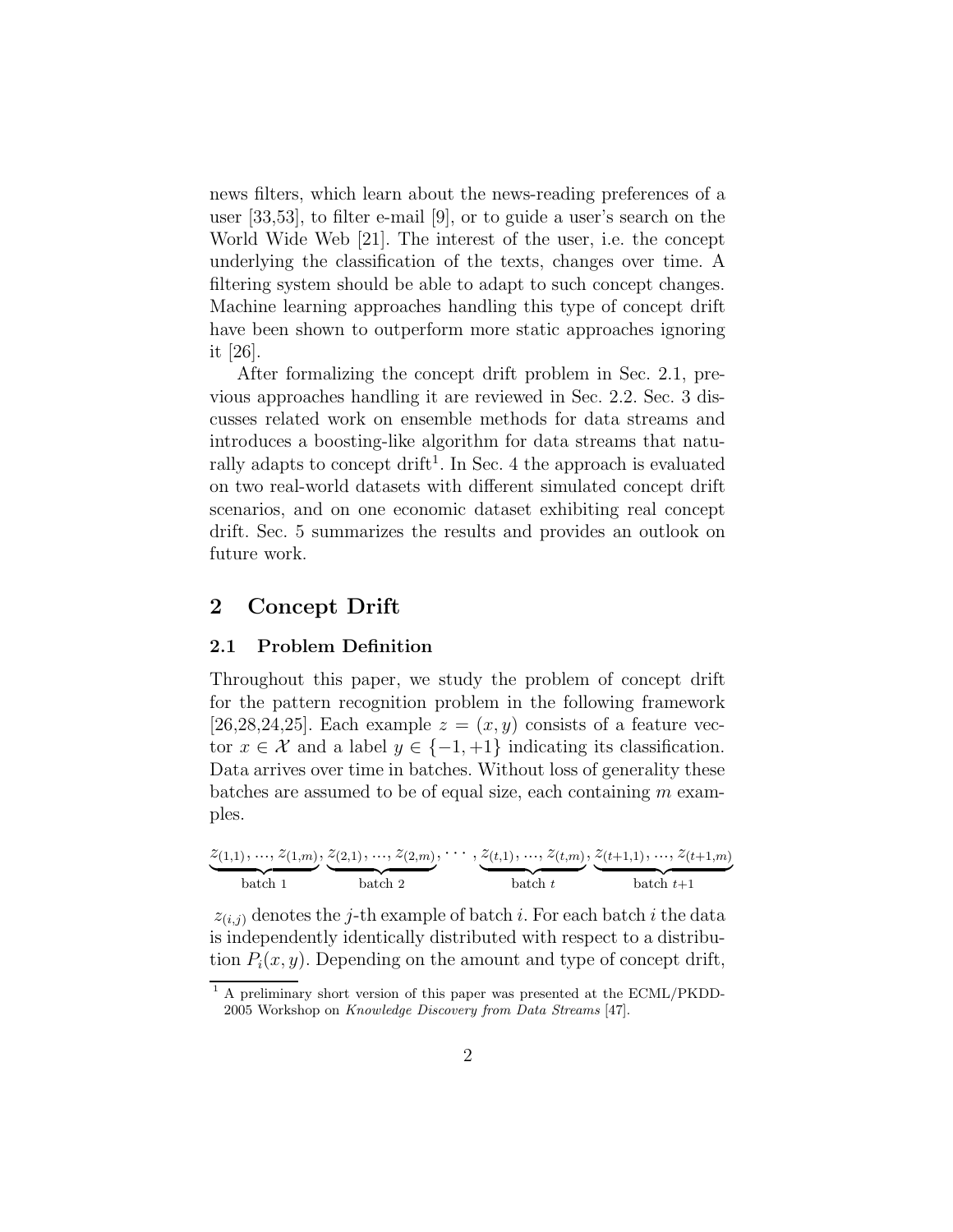

Fig. 1. Example of a sliding time window on a stream of text documents: The texts to be classified are assumed to arrive in batches. At time point  $t$ , a classification model is learned from the data in a window consisting of the  $h$  most recent batches. Its performance is estimated on the last available batch only.

the example distribution  $P_i(x, y)$  and  $P_{i+1}(x, y)$  between batches will differ. The learner aims to sequentially predict the labels of the next batch and to minimize the cumulated number of prediction errors. E.g., after batch  $t$  the learner can use any subset of the training examples from batches 1 to  $t$  to predict the labels of batch  $t + 1$ .

Fig. 1 illustrates this for the example application of information filtering, were incoming text documents form a stream of documents have to be classified, e.g. into interesting or noninteresting with regard to the interest of a particular user. The documents are assumed to arrive in batches and the correct classification labels for the documents in the batches 1 to  $t$  are known to the system. Here a sliding time window consisting of the last h batches, i.e. the batches  $t - h$  to t, are used to train a classifier, which is then applied to classify the documents in the newly arrived batch  $t + 1$ , whose labels are not known to the system yet. The most recently received labeled data, batch  $t$ , is assumed to most closely resemble the current true concept. Hence adaptive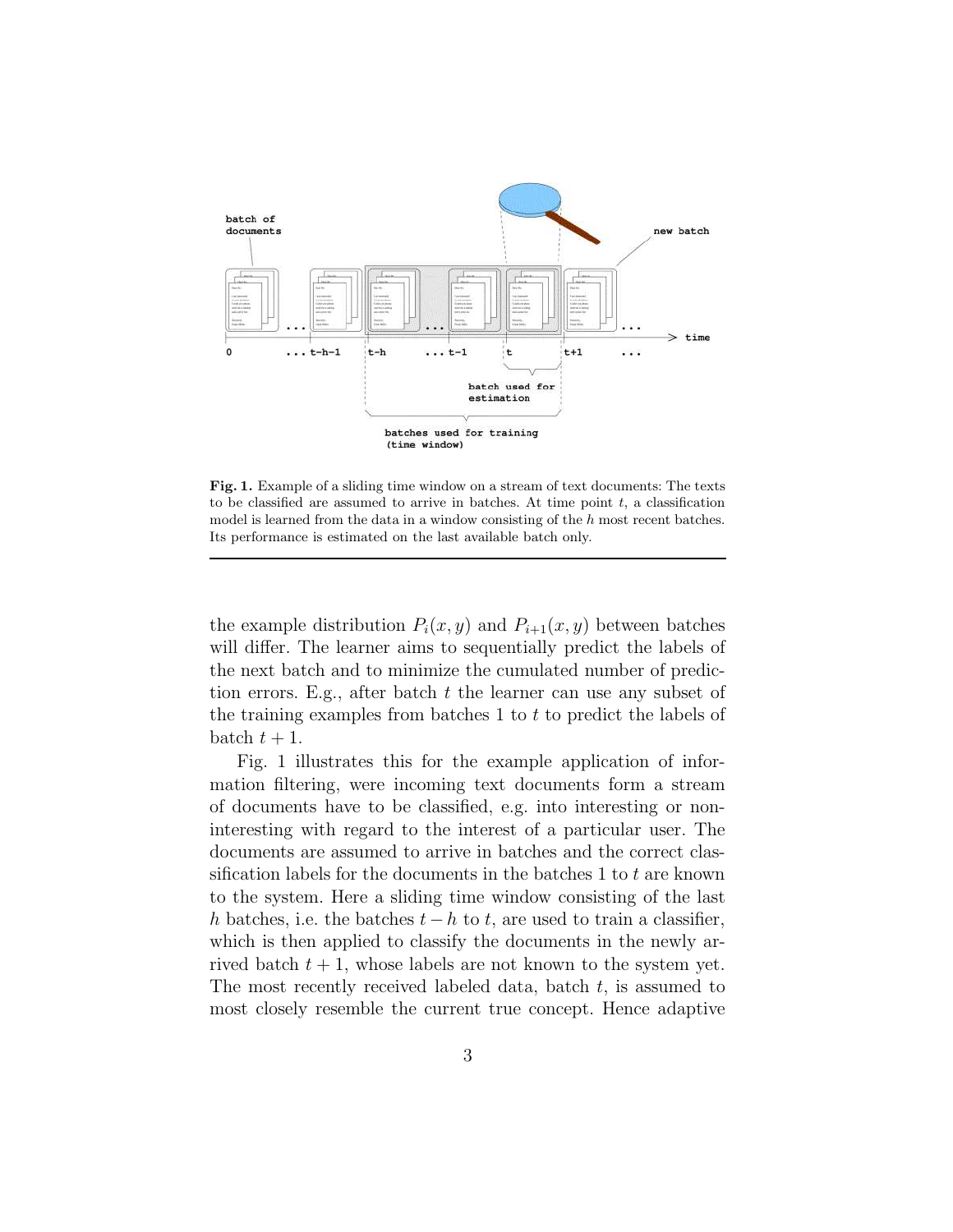time window approaches automatically optimizing the size h of the sliding time window dependent on the current amount of drift and other model selection approaches adaptive to the amount of drift use this last labeled batch t for estimating the performance (prediction error) of their learned models on newly received data (see Sec. 2.3 and Sec. 2.4 for more details.).

#### 2.2 Related Work on Concept Drift

In machine learning, changing or drifting concepts are often handled by time windows of fixed or adaptive size on the training data  $[36,55,34,23,27,19]$  or by weighting data or parts of the hypothesis according to their age and/or utility for the classification task [32,50]. The latter approach of weighting examples has already been used for information filtering in the incremental relevance feedback approaches of [4] and [5].

For windows of fixed size, the choice of a "*good*" window size is a compromise between fast adaptability (small window) and good generalization in phases without concept change (large window). A fixed window size makes strong assumptions about how quickly the concept changes. The basic idea of *adaptive window* management is to adjust the window size to the current extent of concept drift. While heuristics can adapt to different speed and amount of drift, they involve many parameters that are difficult to tune.

The task of learning drifting or time-varying concepts has also been studied in computational learning theory. Learning a changing concept is infeasible, if no restrictions are imposed on the type of admissible concept changes<sup>2</sup>, but drifting concepts are provably efficiently learnable (at least for certain concept classes), if the rate or the extent of drift is limited in particular ways.

Helmbold and Long [17,18] assume a possibly permanent but slow concept drift and define the *extent of drift* as the probability that two subsequent concepts disagree on a randomly drawn example. Their results include an upper bound for the extend

<sup>&</sup>lt;sup>2</sup> E.g. a function randomly jumping between the values one and zero cannot be predicted by any learner with more than 50% accuracy.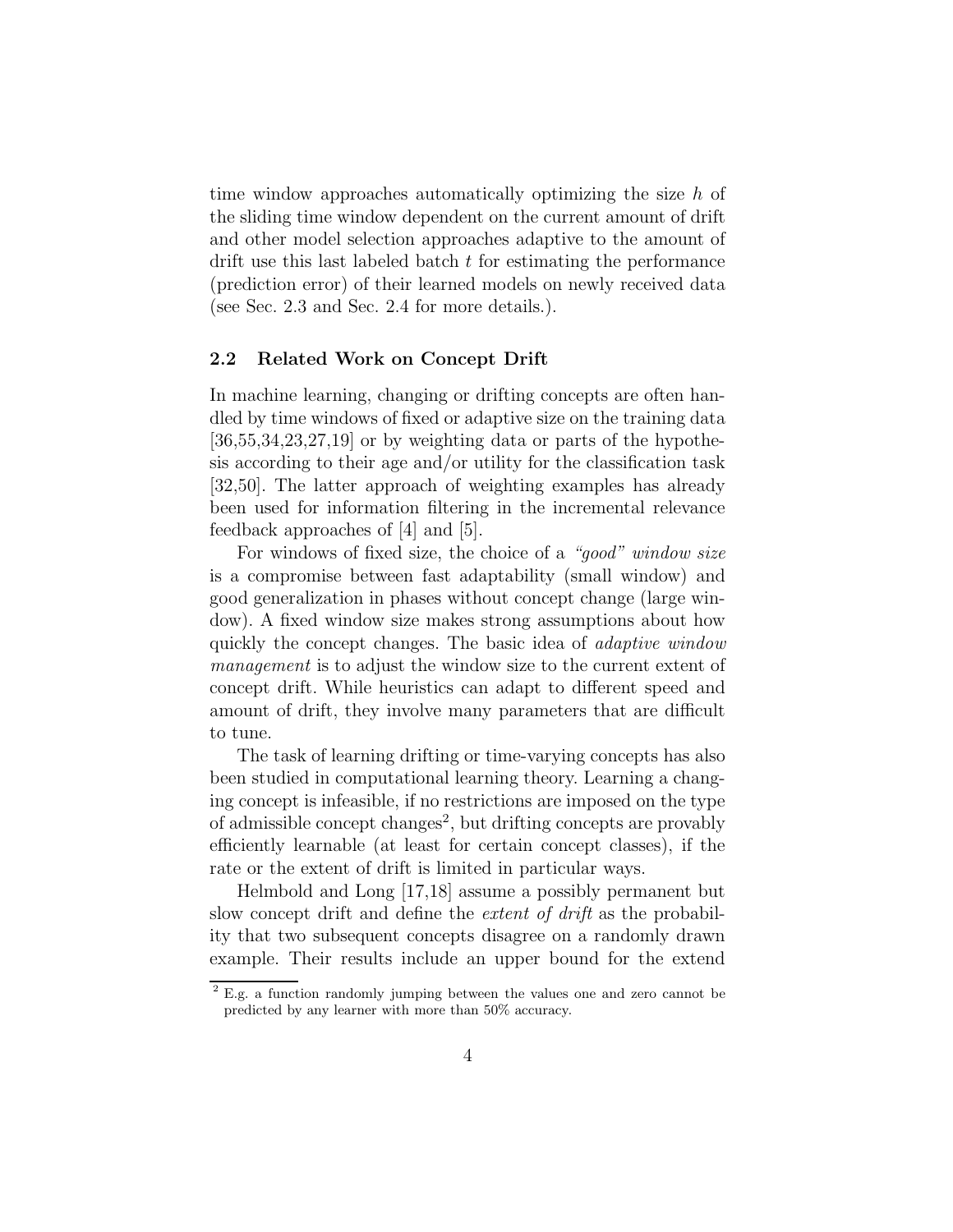of drift maximally tolerable by any learner and algorithms that can learn concepts that do not drift more than a certain constant extent of drift. Furthermore they show that it is sufficient for a learner to see a fixed number of the most recent examples. Hence a window of a certain minimal fixed size allows to learn concepts for which the extent of drift is appropriately limited.

While Helmbold and Long restrict the extend of drift, Kuh, Petsche, and Rivest [31] determine a maximal rate of drift that is acceptable by any learner, i.e. a maximally acceptable frequency of concept changes, which implies a lower bound for the size of a fixed window for a time-varying concept to be learnable, which is similar to the lower bound of Helmbold and Long.

In practice, however, it usually cannot be guaranteed that the application at hand obeys these restrictions, e.g. a reader of electronic news may change his interests (almost) arbitrarily often and radically. Furthermore the large time window sizes, for which the theoretical results hold, would be impractical. Hence more application oriented approaches rely on far smaller windows of fixed size or on window adjustment heuristics that allow far smaller window sizes and usually perform better than fixed and/or larger windows (see e.g. [55,34,27]). While these heuristics are intuitive and work well in their particular application domain, they usually require tuning their parameters, are often not transferable to other domains, and lack a proper theoretical foundation.

Drifting concepts can also be learned effectively and efficiently with little parameterization by an error minimization framework for adaptive time windows [26] and example weighting or selection [28,25]. This framework makes use of support vector machines (SVMs) and their special properties, which allow an efficient and reliable error estimation after a single training run [20].

The methods of the framework either maintain an adaptive time window on the training data [26], select representative training examples, or weight the training examples [28,25]. The key idea is to automatically adjust the window size, the example selection, and the example weighting, respectively, so that the estimated generalization error is minimized. These approaches do not require complicated parameterization and are both, theoretically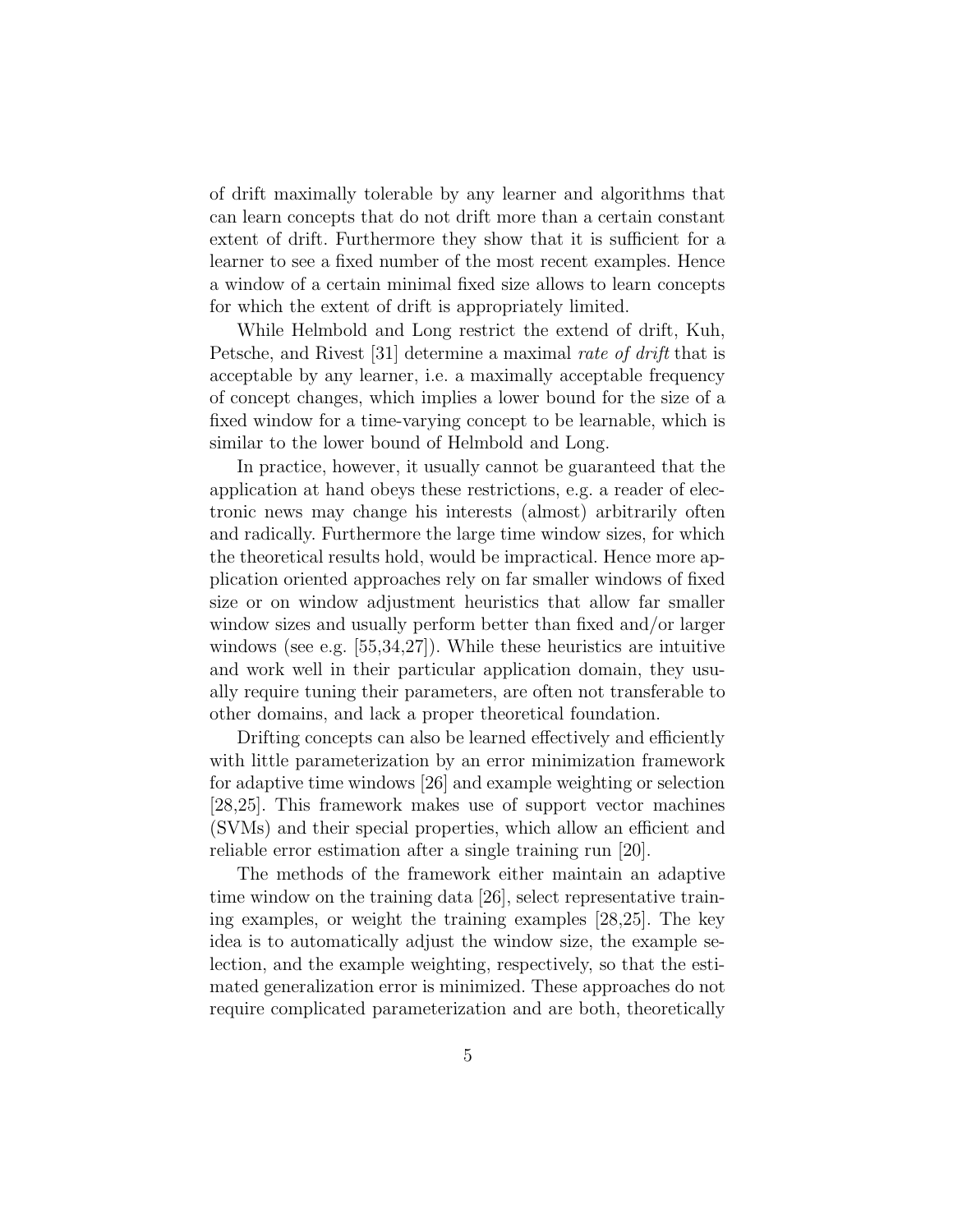well-founded as well as effective and efficient in practice. They are described in more detail in Sec. 2.3 and Sec. 2.4 and used in the experiment reported in this paper for comparative purposes. Further related work on concept drift, i.e. approaches using ensemble learners, are described in Sec. 3.1.

#### 2.3 Adaptive Time Windows

The *adaptive time window* approach [26,25] used in the experiments reported in this paper as state-of-the-art method for comparisons automatically adjusts the window size to the current extent of concept drift by selecting the window size that minimizes the expected classification error on new examples. This approach follows the idea shown in Fig. 1 in Sec. 2.1. A sliding time window consisting of the last  $h$  batches is used to train a classifier for newly arriving unclassified examples. For each point in time (new batch of examples)  $t + 1$ , the best window size h is determined and a new classifier is learned from the examples in that window. Among all candidate time window sizes  $h = 1 \ldots t$ , the one minimizing the expected error is chosen by training a classifier for each candidate window size and estimating the error rate of the resulting classifiers on most recently received labeled data, i.e. the examples of the last batch  $t$ , which is assumed to most closely resemble the current true concept.

For a simple concept drift scenario with a single abrupt concept shift (at batch  $t_1$ ), Fig. 2 illustrates the selected best expected window size at each point in time (current batch)  $t$ . First, as long as the concept remains stable (from batch  $t_0$  to batch  $t_1$ ), the time window grows. When the drift occurs at batch  $t_1$ , the old data no longer representative for the new concept is dropped and the window size reduced to one batch only. Afterwards the target concept remains stable again (after  $t_1$ ) and hence the time window keeps on growing. Since the window adjustments are only based on the error estimation and minimization, no complicated or domain-dependent parameter tuning is necessary.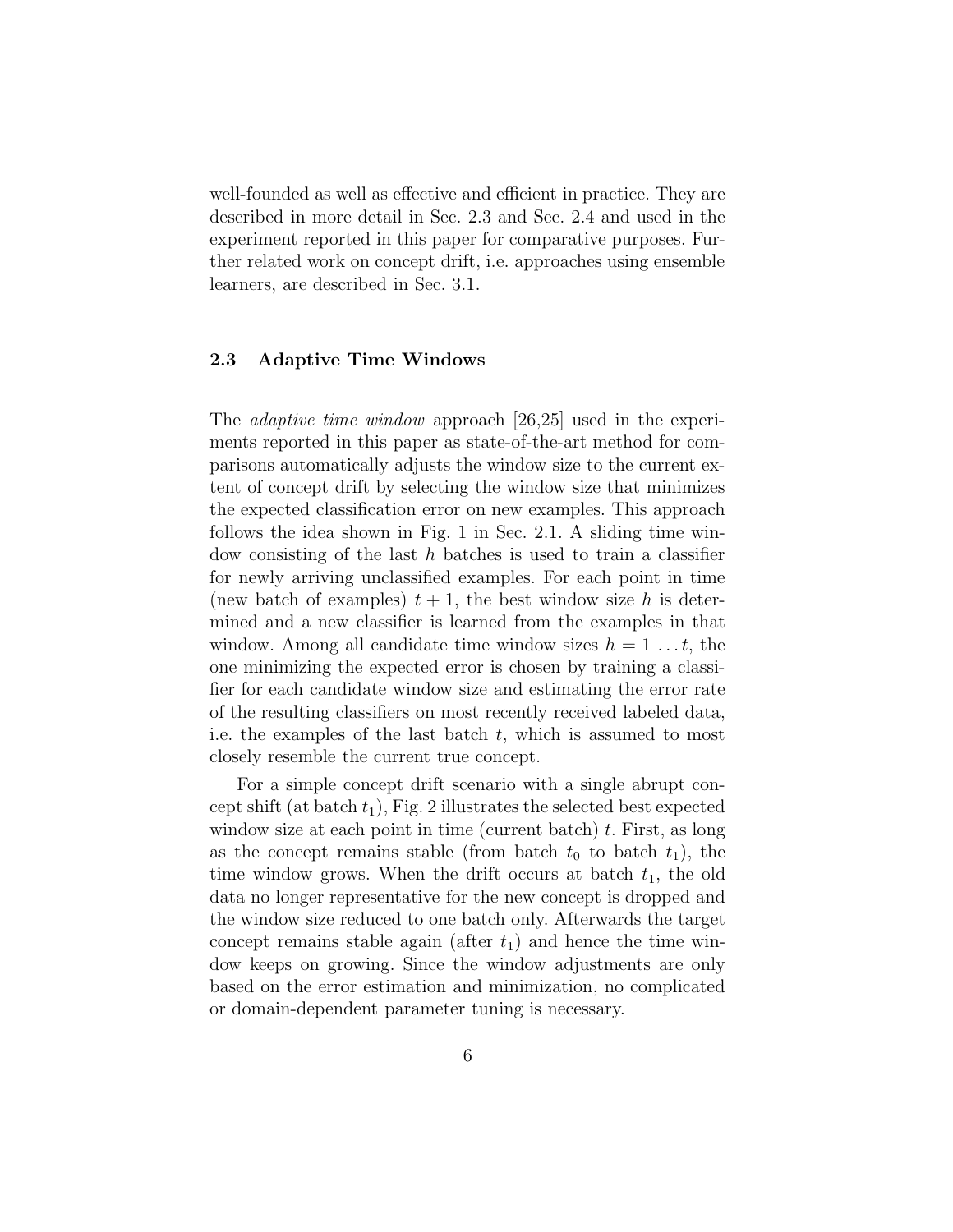

Fig. 2. Adaptive Time Window: The sliding time window grows in phases with a stable target concept (batches  $t_0$  to  $t_1$  and after  $t_1$ ) and is cut off at an abrupt concept shift (at batch  $t_1$ ).

#### 2.4 Batch Selection

While the previously described adaptive time window approach can only select a set of connected, i.e. consecutive batches as training set at each point in time, the batch selection strategy [28,25] selects all batches sufficiently matching the most recent labeled batch individually and hence is more flexible. At each point in time (batch)  $t + 1$ , this second state-of-the-art method for handling concept drift used for comparisons in the experiment section of this paper first trains a classifier on batch  $t$  only, i.e. on the newest labeled data available, and applies this classifier to the data in each previous batch  $1 \ldots t-1$ . Each batch, where this classifier produces an error  $\delta$  times as high as or higher than that produced by this classifier on its training batch  $t$ , is discarded from the training set, because its data is considered to be not close enough to the current target concept. All other batches together with the batch  $t$  form the final training set, based on which the final classifier for the new batch  $t + 1$  is learned.

Fig. 3 shows the batches selected for training the final classifier for each point in time (current batch) for a drift scenario, where the target concept starts as one concept  $c_1$ , then abruptly shifts to another concept  $c_2$  at batch  $t_1$ , and later at batch  $t_2$  abruptly shifts back to concept  $c_1$  again. The illustration demonstrates that the batch selection strategy selects and discards batches not fitting to the current target concept individually and can for example re-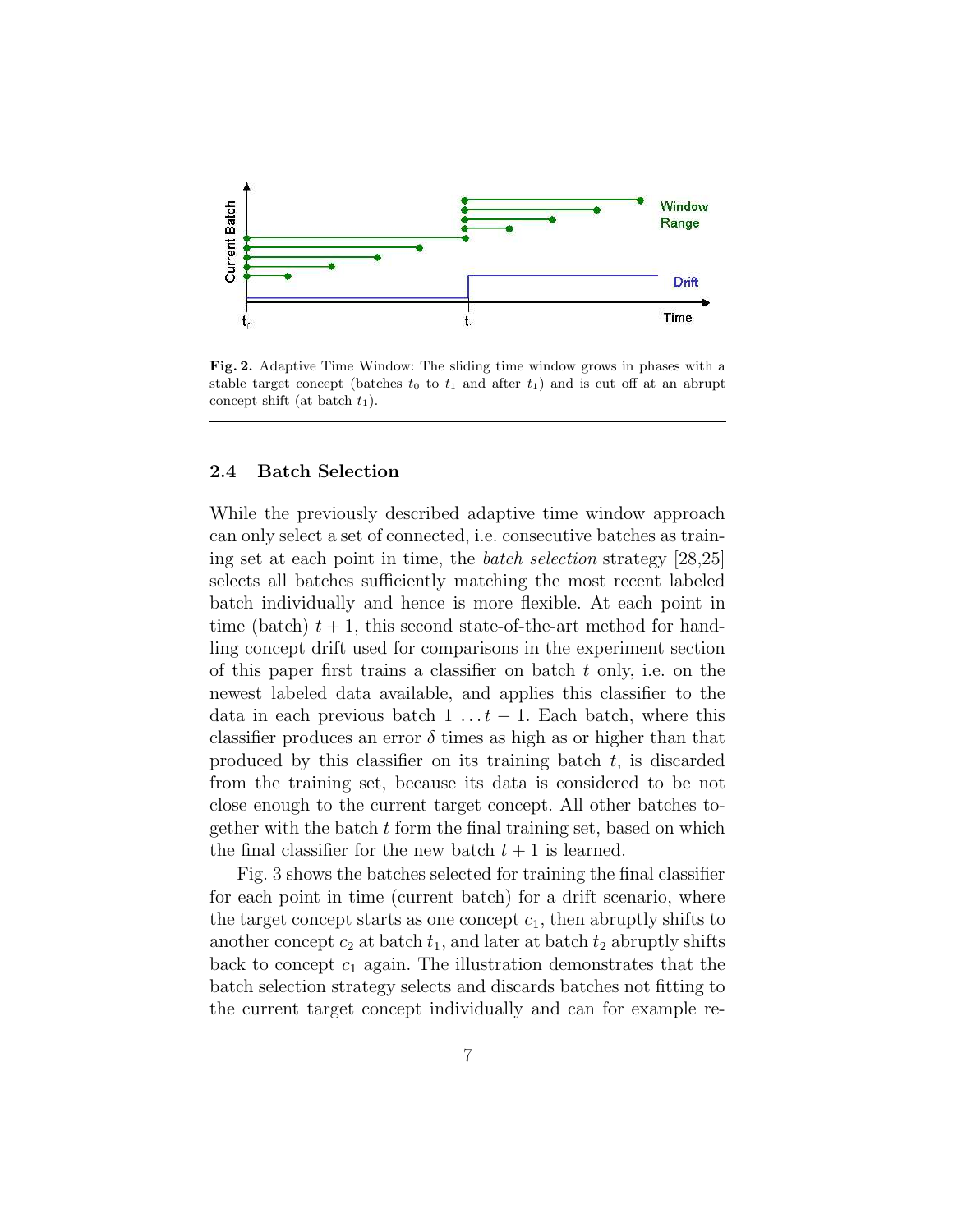

Fig. 3. Batch Selection: All batches fitting to the current target concept can be selected individually.

use old data from the time before the concept change in  $t_1$  after the second change in  $t_2$ , where the current target concept is the same as before the first change.

Like the adaptive time window approach, the batch selection strategy is based on error minimization only and not on domaindependent heuristics. For all experiments reported here and in previous work, the factor  $\delta$  for the acceptable error range was simply set to 2, and no optimization of this parameter was performed on any of the data sets used.

For the results for the adaptive time window and batch selection approaches reported in this paper, SVMs were used as base learner in these frameworks, because of their good performance and the availability of efficient error estimators [20,26]. But since the performance of any classification learner can be estimated by e.g. cross-validation or leave-one-out error estimation, these frameworks are not restricted to the use of SVMs as base learner, but can be applied with any other classification learner.

## 3 Adapting Ensemble Methods to Drifting Streams

This section presents a novel ensemble method for data streams, which has some appealing properties in the presence of concept drift. Subsection 3.1 motivates the use of ensembles methods for streaming data, and it briefly reviews existing approaches. The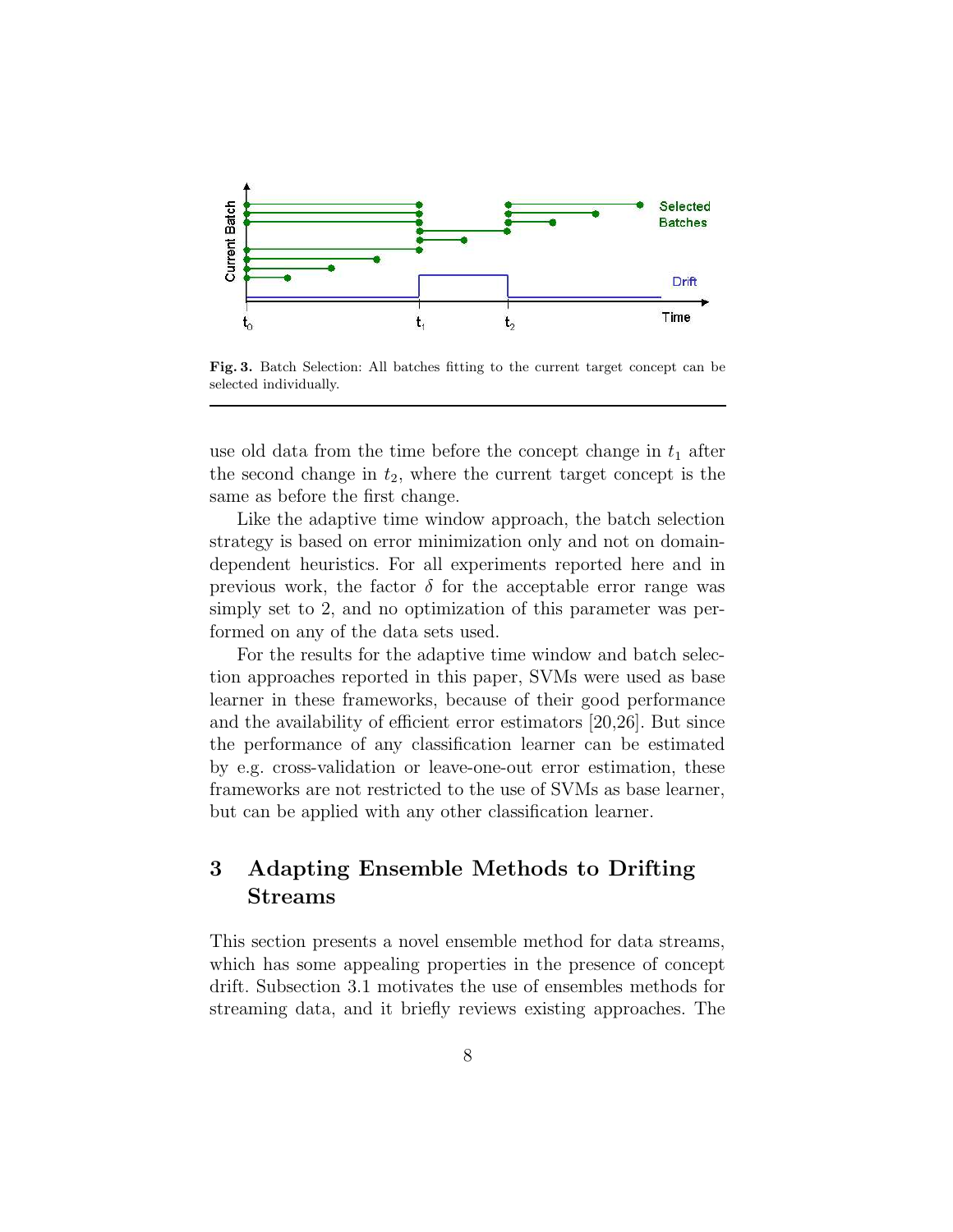idea behind the ensemble method presented here is sketched in subsection 3.2. In 3.3 the ensemble algorithm is adapted to a streaming scenario with concept drift.

#### 3.1 Ensemble Methods for Data Stream Mining

In the recent years many algorithms specifically tailored towards mining from data streams have been proposed. The goals of the algorithms vary, depending on the assumed scenarios. Apart from being able to cope with concept drift, scalability is one of the most important issues. For very large datasets, the induction of classifiers like decision trees is very efficiently possible: Using a sampling strategy based on Hoeffding bounds, the VFDT algorithm efficiently induces a decision tree in constant time [10]. An extended version of this algorithm updates the tree based on a time window of fixed length, which allows to compensate concept drift up to a certain degree [19]. By combining several trees to an ensemble of classifiers, techniques like bagging [7] and boosting [13] have been shown to significantly improve predictions for many datasets. For some of these ensemble algorithms corresponding online variants for data streams have been suggested, see e.g. [39,35].

The SEA algorithm [49] induces an ensemble of decision trees from data streams and explicitly addresses concept drift. It splits the data into batches and fits one decision tree per batch. To predict a label, the base models are combined by an unweighted majority-vote, similar to bagging. As soon as the number of base models exceeds a user specified constant, models are discarded using a heuristic approach. The authors do not report an increase in classification performance compared to a single decision tree learner, but state that the ensemble recovers from concept drifts. The recovery time of this approach seems unnecessarily long, as it only exchanges one model in each iteration and uses no confidence weights.

Another interesting approach [11] is based on unweighted base learners similar to Random Forests [8]. It exploits example selection to include only useful older data into the training set. Examples from earlier batches are only included if predicted correctly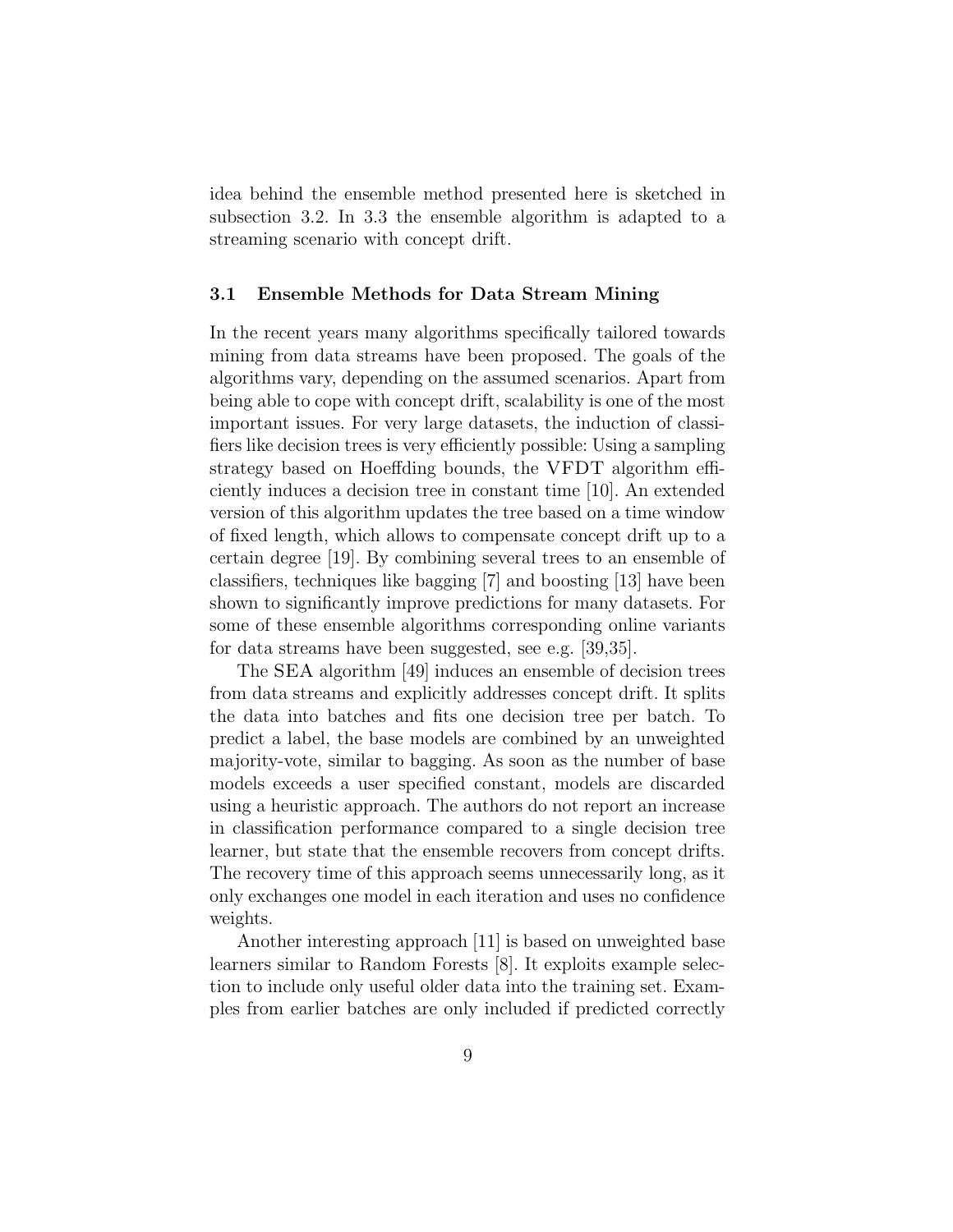by both, the latest model and a recent (assumed optimal) one. Cross-validation experiments may still cause the learner to discard all old examples and to rely on a new model that has been learned from scratch. This allows to adapt more quickly to sudden drift than possible with SEA. However, as the author points out, it is a heuristic selection strategy. Further disadvantages are the required assumption of a fixed marginal distribution, that is a fixed probability to observe a specific instance, regardless of its label, and high computational costs if a different base learner is used.

A recent theoretical analysis suggests, that weighted base learners are a preferable alternative in domains with concept drift [29]. The analyzed ADDEXP algorithm steadily updates the weights of experts (base models in an ensemble), and adds a new expert each time the ensemble misclassifies an example. The new experts start to learn from scratch, using a weight that reflects the loss suffered by the ensemble for the current example. All experts are continuously trained on all new examples. The main results reported for ADDEXP are more of theoretical interest, because the original version requires to maintain an unreasonably large number of experts, and more efficient variants rely on heuristics.

More practically oriented work that addresses learning from data streams in a similar fashion is described in [48] and [54]. The former of these approaches trains a weighted *fixed-size committee* of incremental decision trees, all of which are updated whenever a new example arrives. At each point in time the performance of all base models is estimated based on a window of fixed size. Poorly performing models are discarded and replaced by a new decision tree, trained from all subsequently read examples. A disadvantage of this fixed number of base classifier approach is that it does not induce ensembles of diverse base models, like boosting algorithms do by appropriately re-weighting examples. The approach rather leads to redundant ensembles, because the examples are not weighted individually for different base learners, and the most recent parts of the training sets are identical. Updating all incremental decision trees simultaneously may turn out to be expensive during concept drifts. It still cannot be expected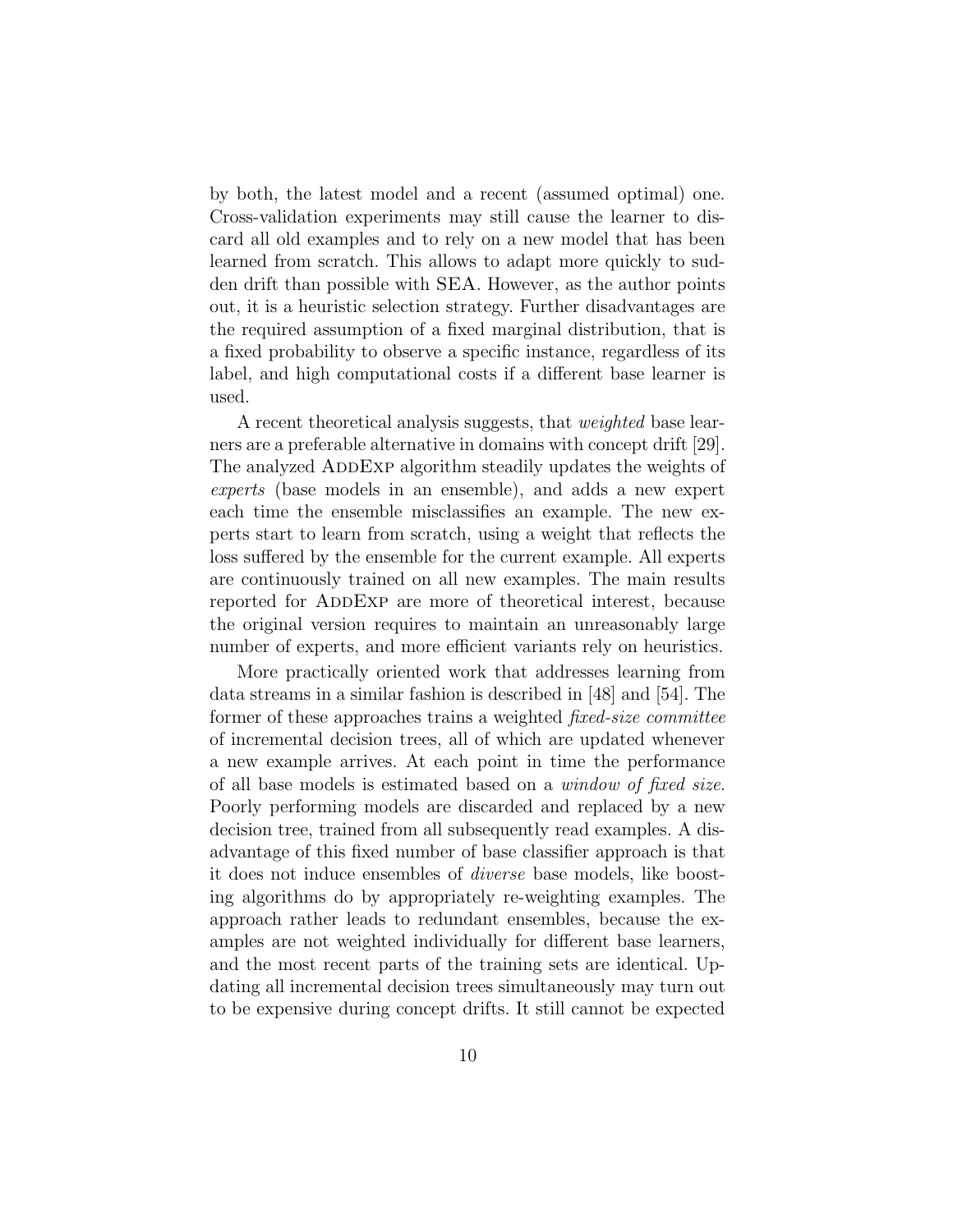to outperform adapting time window approaches, as it implicitly maintains heuristically derived weights for the most recent examples.

The approach presented in [54] reads training data in batches, and it trains one classifier per batch. Even during stationary phases without drift, no classifier is ever trained from more than a single batch. Consequently, large batch sizes are required. The performance of each classifier is estimated based on just the most recent classified batch in each iteration, and the inverse (estimated) error rate is used to weight the model. The authors prove that – given that the estimates are precise – this weighting scheme outperforms a single classifier trained from all the data during concept drift. This result is not surprising, especially if compared to boosting, where an improvement in accuracy is expected for each additional base model, given that exact estimates are provided. However, the presented approach does not weight examples as done by boosting procedures. As a consequence, introducing diversity into ensembles is possible only by applying heuristics during a pruning procedure, an aspect that is similar to SEA.

Sec. 3.3 extends the efficient boosting procedure presented in Sec. 3.2 to streams. It trades off predictive performance versus scalability. To this end, the online algorithm reads examples aggregated to batches and decides for each batch, whether to add a new expert to the ensemble or not. Unlike in SEA and similar algorithms, the base models of the ensemble are combined by a weighted majority vote. Subsequent models are trained after re-weighting the examples of the new batch, and each new base classifier model is assigned a weight that depends on both, its own performance and the performance of the remaining ensemble. Adaptation to concept drift works by continuously re-estimating the weights of all ensemble members, similar to the procedure presented in [54], but with each weight fit to the residuals of the (already) weighted ensemble of previous base models. This last aspect is very similar to logistic regression, with the predictions of the base models acting as constructed features.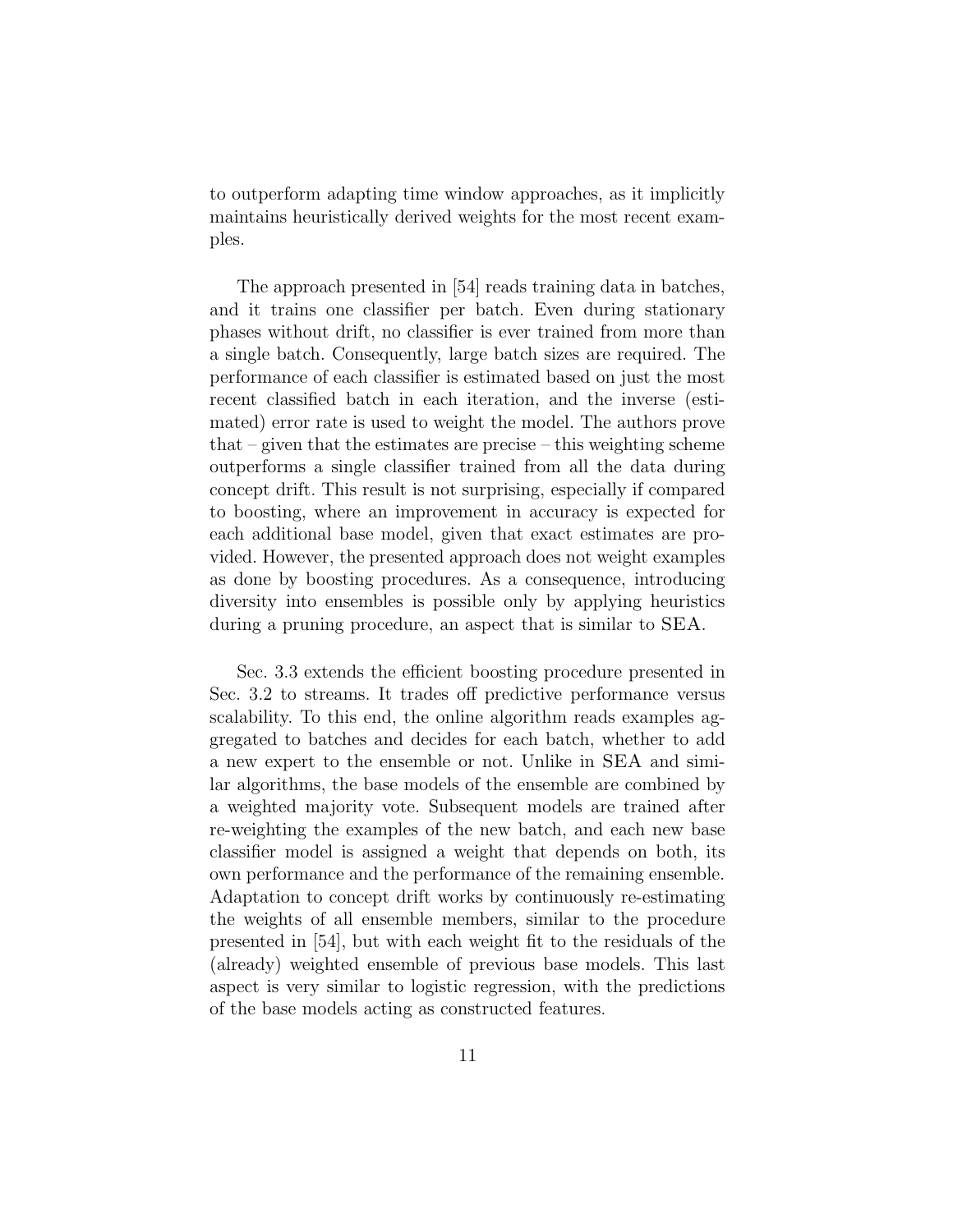## 3.2 Ensemble Generation by Knowledge-Based Sampling

As a motivation for the subsequently presented knowledge-based sampling (or example weighting) technique, Fig. 4 illustrates the main idea for a simplified concept drift scenario. The underlying assumption is, that during a concept drift all examples are sampled from a mixture distribution, which can be thought of as a weighted combination of two pure distributions characterizing the target concepts before and after the drift. In the figure the initial target concept is simply referred to as Concept 1. Examples are sampled from a corresponding stationary distribution up to the first dotted vertical line. A learning algorithm may simply induce a model from all the data, which will predict Concept 1. Now, as the drift starts and a Concept 2 overlaps Concept 1, this model will show a decreasing accuracy. Please note, that in the intermediate batches the label can best be described as a probabilistic combination of different concepts. Even if for the pure concepts the label depends on the features deterministically, the perfect model in between the two concepts can only be derived in terms of Bayes' optimal decision rule. For simplicity we assume diametral concepts in the figure, and a correctly trained model for *Concept 1* when the drift starts. In this situation there is a point in time (a batch), up to which the Bayes' optimal classifier predicts Concept 1. This can be concluded from the assumed generative model, because whenever there is a conflict between both concepts, then Concept 1 is more likely to be correct. The point up to which knowing about Concept 2 is useless for making predictions is shown as a thick dotted vertical line in Fig. 4. After that point it is optimal to purely predict Concept 2. However, it just is not clear how to induce an appropriate model without seeing a few batches sampled from a pure corresponding distribution. Such batches are available to the learner only after the last dotted vertical line, but between the second and last line we would already like to predict Concept 2.

One of the main motivations for the boosting-like algorithm presented in this work is that, given an accurate model for Con-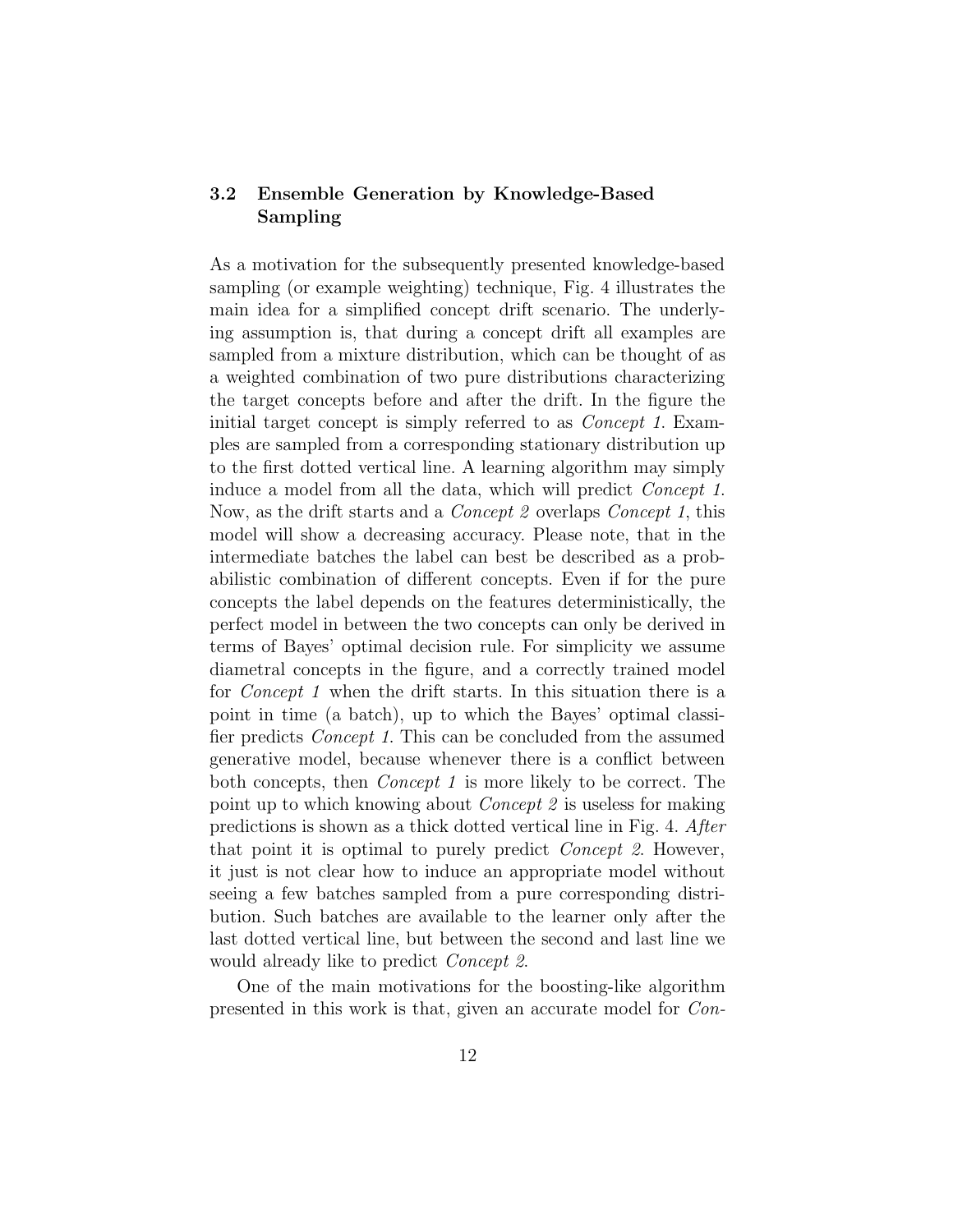

Fig. 4. Continuous concept drift, starting with a pure *Concept 1* and ending with a pure Concept 2. In between, the target distribution is a probabilistic mixture. It is optimal to predict Concept 1 before the dotted line, and Concept 2, afterwards.

cept 1, it allows to decompose the mixture distribution during the concept drift. Thus, it is possible to construct a sample with respect to *Concept 2* as soon as the drift starts (first dotted line). This look-ahead strategy is inherently different from all approaches discussed in Sec. 3.1, and it allows to adapt to drift very quickly. The main reason is that it exploits more of the information encoded in the stream. Please note, that even between the thick and the final dotted lines the model for Concept 1 is not useless, because it still helps to "purify" subsequent batches by subtracting the deprecated *Concept 1*. The resulting model is a probabilistic ensemble classifier, for which Bayes' optimal decision rule can explicitly be applied when crisp predictions are required.

The algorithm introduced in this paper is based on the sampling strategy suggested in [45]. Patterns are discovered iteratively. A pattern that is found in one iteration extends the user's prior knowledge in the next one. In each iteration the sampling procedure produces training sets that are "orthogonal" to the combined probability estimate corresponding to the prior knowledge. This aspect is very close to boosting classifiers. The idea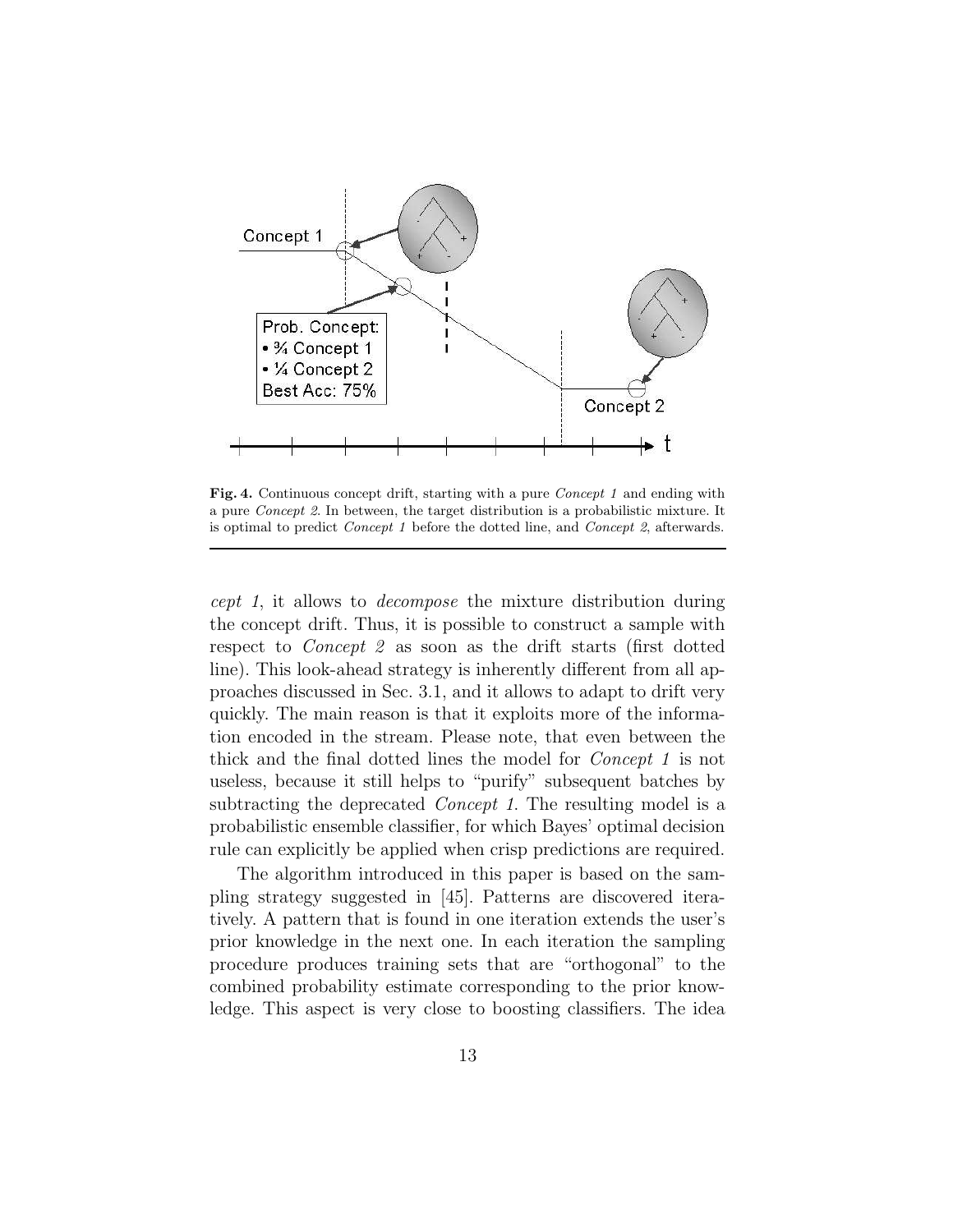of removing prior knowledge by biased sampling is formulated in terms of constraints. Formally, this step defines a new distribution, as close to the original function as possible, but orthogonal to the estimates produced by available prior knowledge. Technically this step can be realized by introducing example weights. As a result of switching distributions, the evaluation metrics for model candidates – when applied to these kinds of training sets – are "blinded" regarding the parts of the data that can be concluded from prior knowledge. All that is accounted for in the next iteration is the unexpected component of each model. In the scope of this paper the only kind of "prior" knowledge are the base models yielded by preceding iterations.

For a given instance space  $\mathcal X$  and nominal class attribute  $\mathcal Y$ examples are expected to be sampled i.i.d. from an initial distribution  $D: \mathcal{X}, \mathcal{Y} \to \mathbb{R}^+$ . Let  $h: \mathcal{X} \to \mathcal{Y}$  denote a base model from hypothesis space  $H$ , predicting a class.

As a first constraint, the new distribution  $D'$  to be constructed should no longer support the knowledge encoded in the hypothesis h. This means that, with respect to  $D'$ , the observation of any fixed label y ∗ should be independent of all possible predictions  $h(x) = y'$ :

$$
(\forall y^*, y' \in \mathcal{Y}) : P_{x, y \sim D'}[y = y^* | h(x) = y'] = P_{x, y \sim D'}[y = y^*] (1)
$$

If eq. (1) did not hold, then the same hypothesis would allow to derive further information about the true label's conditional distribution given the prediction of h.

As a second constraint, the probability of observing a specific class  $y^* \in \mathcal{Y}$  and the probability of a specific prediction  $y' \in \mathcal{Y}$  $Y$  should not change from  $D$  to  $D'$ ; it is sufficient and possible to remove only the correlation between the true label and the predicted label:

$$
(\forall y^* \in \mathcal{Y}) : P_{x,y \sim D'}[y = y^*] = P_{x,y \sim D}[y = y^*]
$$
\n
$$
(2)
$$

$$
(\forall y' \in \mathcal{Y}) : P_{x, y \sim D'} [h(x) = y'] = P_{x, y \sim D} [h(x) = y'] \tag{3}
$$

Eq. (2) ensures that the class skew does not change, which would result in an implicitly altered cost model for misclassifying exam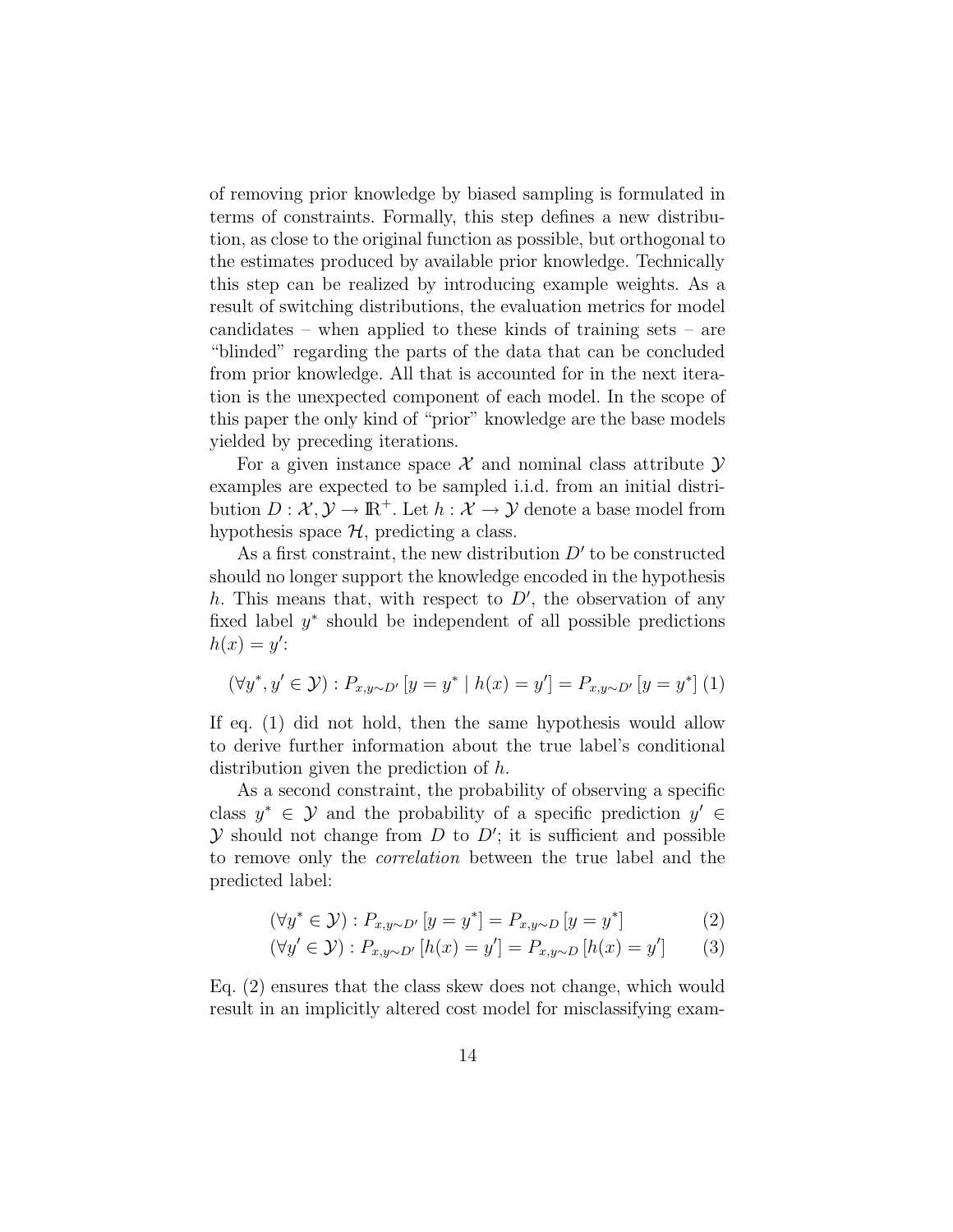ples [14]. Eq. (3) avoids to skew the marginal distribution unnecessarily.

Finally, within each partition sharing the same predicted label  $y'$  and true class  $y^*$ , the new distribution is defined proportionally to the initial one; having a hypothesis  $h$  as prior knowledge, all instances within such a partition are indistinguishable. Changes to the conditional probabilities within one partition prefer some instance over the others, despite their equivalence with respect to the available prior knowledge. This translates into the following constraint:

$$
(\forall x, x' \in \mathcal{X})(\forall y^*, y' \in \mathcal{Y}) : P_{x,y \sim D'}(x = x' \mid h(x) = y', y = y^*)
$$
  
=  $P_{x,y \sim D}(x = x' \mid h(x) = y', y = y^*)$  (4)

Constraints (1)-(4) induce a unique target distribution. The following definition eases notation.

**Definition 1.** The LIFT for a given hypothesis  $h : \mathcal{X} \to \mathcal{Y}$ , predicted class  $y' \in \mathcal{Y}$ , and true class label  $y^* \in \mathcal{Y}$  is defined as

$$
\mathrm{LIFT}_{D}^{(h)}(y' \to y^*) := \frac{P_{x,y \sim D}[h(x) = y', y = y^*]}{P_{x,y \sim D}[h(x) = y'] \cdot P_{x,y \sim D}[y = y^*]}
$$

Similar to precision, LIFT measures the correlation between a specific prediction and a specified true label. A value larger than 1 indicates a positive correlation.

**Theorem 1.** For any initial distribution D and hypothesis  $h \in$  $H$ , constraints  $(1)-(4)$  are equivalent to

$$
\forall \langle x, y \rangle \in \mathcal{X} \times \mathcal{Y} : P_{D'}(x, y) = P_D(x, y) \cdot \left( \text{LIFT}_D^{(h)}(h(x) \to y) \right)^{-1}.
$$

A proof is given in [45]. Theorem 1 defines a new distribution to sample from, given a hypothesis  $h$  as prior knowledge. Assuming a single hypothesis is not very restrictive, since it is possible to directly incorporate each new base model into a single ensemble classifier. In a classical learning scenario without concept drift, the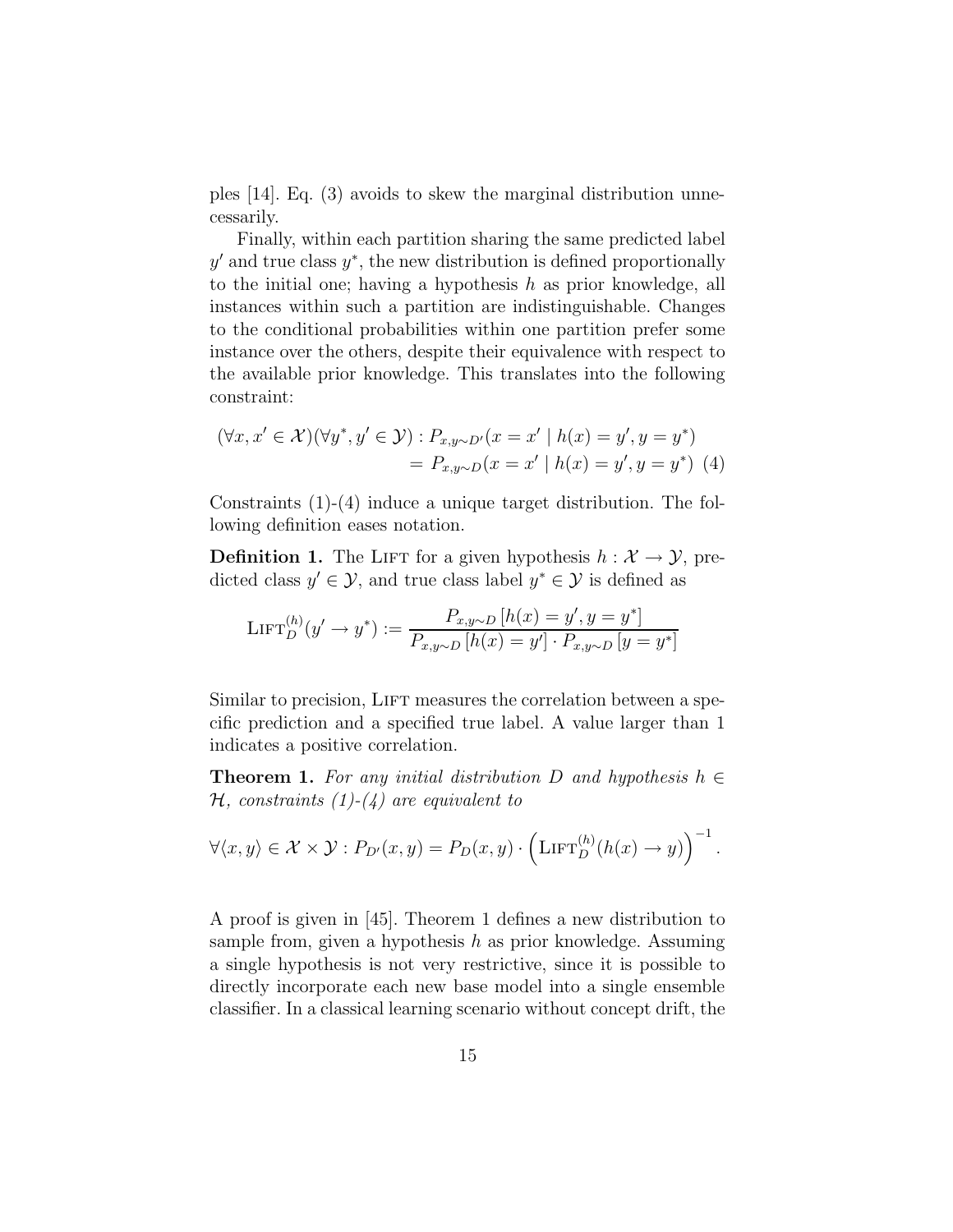1. Initialize  $D_1$  with the uniform distribution over the example set  $\mathcal{E} = \langle x_1, y_1 \rangle, \ldots, \langle x_m, y_m \rangle.$ 

- 2. For  $i = 1$  to n do // n: user given number of iterations
	- (a) Call BASELEARNER( $D_i$ ,  $\mathcal{E}$ ) to find an accurate model  $h_i : \mathcal{X} \to \mathcal{Y}$ .
	- (b) Compute  $\mathrm{LIFT}_{D_i}^{(h_i)}(y' \to y^*)$  applying definition 1.

 $(c)$   $D_{i+1}(x_j, y_j) \leftarrow D_i(x_j, y_j) \cdot \left( \text{LIFT}_{D_i}^{(h_i)}(h(x_j) \rightarrow y_j) \right)^{-1}$  for all  $\langle x_j, y_j \rangle \in \mathcal{E}$ .

3. Output  $\{h_1, \ldots, h_n\}$  and the LIFT values. Predict  $P(y | x)$  with eq. (5).

Fig. 5. Algorithm KBS (Knowledge-Based Sampling)

theorem can directly be applied iteratively [46,44]: Base model  $h_i$ is selected based on distribution  $D_i$ . Distribution  $D_{i+1}$  is defined by applying theorem 1 to  $D_i$  and  $h_i$ . A corresponding knowledgebased sampling algorithm (KBS) which is not tailored towards learning from streams is depicted in Fig. 5. It boosts weak base learners and has empirically been shown to be competitive to ADABOOST and LOGITBOOST [44].

The inverse of the re-weighting strategy allows to approximately reconstruct the original distribution  $D_1$  as a combination of the single hypotheses. The following formula estimates the odds  $\beta(x)$  based on  $\{h_1, \ldots, h_n\}$ , a sequence of n hypotheses, each of which is the result of a separate iteration of learning:

$$
\beta(x) := \frac{P(y = +1)}{P(y = -1)} \cdot \prod_{i=1}^{n} \frac{\text{LIFT}_{D_i}^{(h_i)}(h_i(x) \to y = +1)}{\text{LIFT}_{D_i}^{(h_i)}(h_i(x) \to y = -1)} \tag{5}
$$

This allows to compute estimates of the conditional probabilities as

$$
P(y = +1 | x) \approx \frac{\beta(x)}{1 + \beta(x)}.
$$
 (6)

The re-weighting scheme used by KBS makes base classifiers rank models according to their contribution to the overall accuracy: After KBS "samples out" a model h, the accuracy of all overlapping (correlated) models with respect to the new distribution is reduced according to the degree of overlap. Because of constraint  $(1)$ , the LIFT of the subset with a common prediction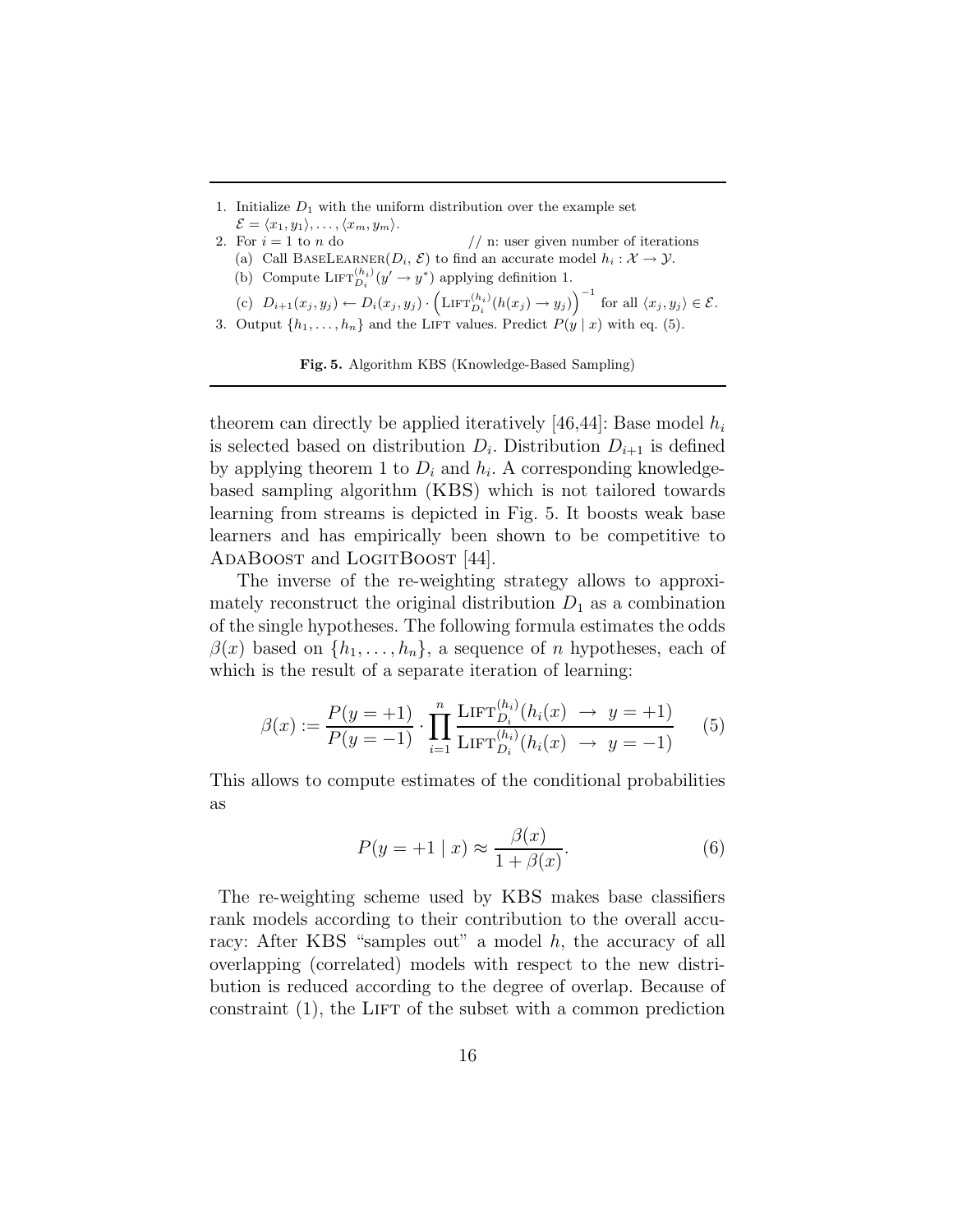$h(x)$  is 1. For a given model  $h: \mathcal{X} \to \mathcal{Y}$  predictive accuracy (Acc) can be rewritten as

$$
Acc(h) = \sum_{y^* \in \mathcal{Y}} P(h(x) = y^*) P(y = y^*) \text{LIFT}^{(h)}(h(x) \to y^*), (7)
$$

which is a linear combination of the corresponding LIFT values of the covered subsets. Using examples that were re-weighted with respect to a given model  $h$ , the base classifier favors models according to their independent contributions [14,46]. Similar to other boosting approaches, the example weights anticipate the expectation given the previously trained models. As motivated before, this is especially useful for handling smooth concept drifts. While sudden drifts require a quick detection and a way to rapidly adjust the working hypothesis, for smooth drifts it is better to collect information on the new target concept over a period of time. Especially if the preceding concept has been identified accurately at the point in time when a drift starts, removing the knowledge about the current concept from the data allows to decompose mixture distributions as required.

## 3.3 A KBS-strategy to learn drifting concepts from data streams

The original KBS-algorithm (Fig. 5) assumes that the complete training set is available in main memory. The first step to adopt to data streams is to read and classify examples iteratively. For subsequent learning steps the re-weighting strategy of KBS allows to compute example weights very efficiently. The data is assumed to arrive in batches, each large enough to train an initial version of a base classifier.

The sizes of the training sets that are effectively used for each model are determined dynamically by the algorithm. Processing a new batch yields two ensemble variants. The first variant appends the current batch to the cache used for training in the last iteration, and it refines the latest base model accordingly. The second variant adds a new model, which is trained using the latest batch, only. Only the ensemble variant performing better on the next batch is kept.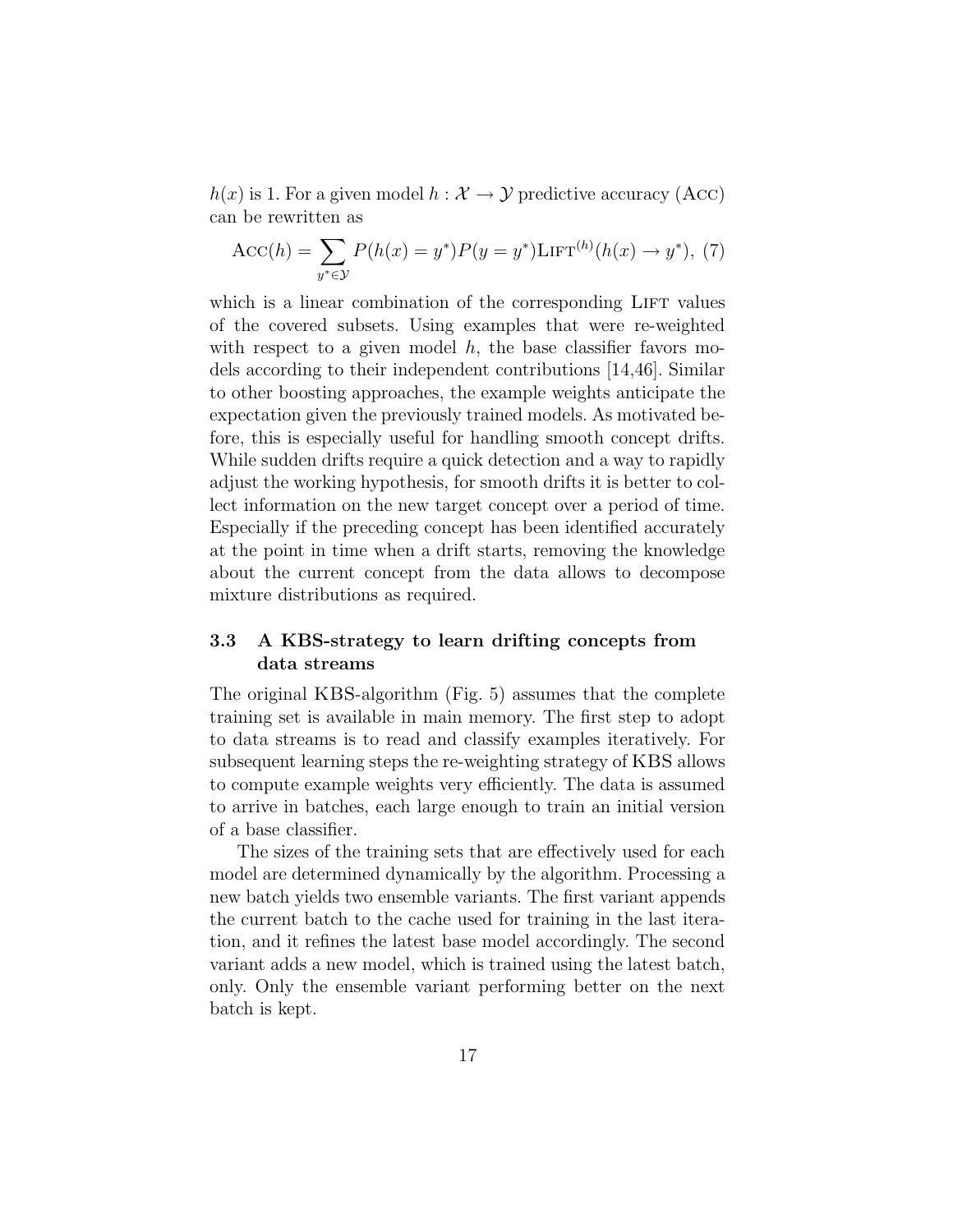Initialize empty ensemble  $\mathbf{M} := \emptyset$ . While not end of stream, do

- 1. Read next batch  $\mathcal{E}_k$  in iteration k.
- 2. Predict  $P(y | x)$  for all  $x \in \mathcal{E}_k$  with current ensemble **M** (eq. (5)).
- 3. Read true labels of  $\mathcal{E}_k$ .
- 4. If alternative ensemble  $M^*$  exists:
	- (a) Compare accuracy of **M** and  $M^*$  wrt.  $\mathcal{E}_k$ .
	- (b)  $M \leftarrow$  better ensemble, discard worse ensemble.
	- (c) If  $\mathbf{M}^*$  is discarded:  $\mathcal{E}^* \leftarrow \mathcal{E}_{k-1}$  (shrink cache to one batch).
- 5. Initialize  $D_1$ : Uniform distribution over  $\mathcal{E}_k$ .
- 6. For  $i \in \{1, ..., |\mathbf{M}|\},\$ do:
	- (a) Apply  $h_i$  to make predictions for  $\mathcal{E}_k$ .
	- (b) Recompute  $\mathrm{LIFT}_{D_i}^{(h_i)}(y' \to y^*)$  based on  $\mathcal{E}_k$  (Def. 1).
	- (c) Update the LIFTs of  $h_i$  in M.

(d) 
$$
D_{i+1}(x_j, y_j) \leftarrow D_i(x_j, y_j) \cdot (\text{LIFT}_{D_i}^{(h_i)}(h(x_j) \rightarrow y_j))^{-1}
$$
 for all  $\langle x_j, y_j \rangle \in \mathcal{E}_k$ .

- 7. Call BASELEARNER $(D_{|M|+1}, \mathcal{E}_k)$ , get new model  $h_{|M|+1} : \mathcal{X} \to \mathcal{Y}$ .
- 8. Compute  $\mathrm{LIFT}_{D_{|M|+1}}^{(h_{|M|+1})}(y' \to y^*)$  (Def. 1).
- 9. Add model  $h_{|M|+1}$  (and its LIFTs) to ensemble M.
- 10. If this is the first batch, then  $\mathcal{E}^* = \mathcal{E}_k$  (no alternative ensemble).
- 11. Else
	- (a)  $\mathcal{E}^* \leftarrow \mathcal{E}^* \cup \mathcal{E}_k$ , (extend cache by last batch)
	- (b)  $M^* \leftarrow \text{clone}(M)$
	- (c) discard last base model of M<sup>∗</sup>
	- (d) repeat steps 5-9 for  $\mathcal{E}^*$  and  $\mathbf{M}^*$  instead of for  $\mathcal{E}_k$  and  $\mathbf{M}$

Fig. 6. Algorithm KBS-Stream

The strategy serves two purposes. First, for stationary distributions a new model is trained only, if there is empirical evidence that this increases the accuracy of the resulting ensemble. This will generally happen if the learning curve of the latest model has leveled off, see e.g. [22], and the data set is well suited for boosting. Second, if sudden concept drift (concept shift) occurs, the same estimation procedure instantly suggests to add a new model, which will help to overcome the drift.

The second step of adopting KBS to data streams is to foresee a re-computation phase in which base model performances are updated with respect to the current distribution. In fact, we believe that this is a main advantage of using weighted ensembles in a concept drift scenario. For stationary distributions the weights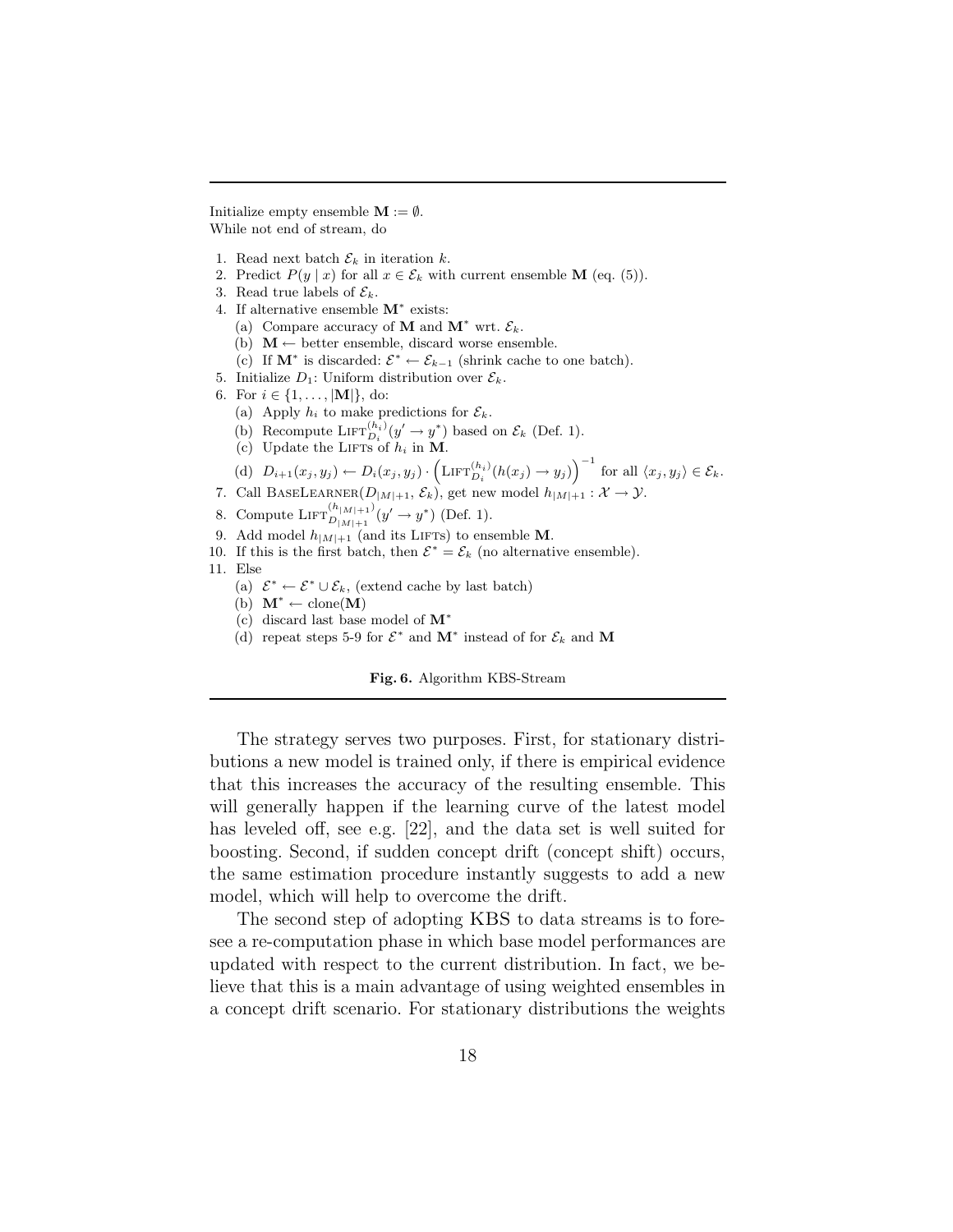vary marginally, while for smoothly drifting scenarios they are systematically shifted and even allow to quantify and interpret the drift in terms of previously found patterns or models. This will be discussed in Sec. 3.4. Even sudden drifts do not pose a problem, as they automatically result in radically reduced weights of previously trained models, and in high weights of subsequently trained models, if these parameters are re-estimated from new data. The response time to drifts is very short. Since the streaming variant of KBS is closely coupled to the accurate KBS boosting algorithm, the predictive performance is expected to outperform those of single base models for many datasets. Pruning of ensembles can efficiently be addressed during weight re-computation; whenever a model does not reach a fixed minimum advantage over random guessing on the latest batch, it is discarded. This is a natural and common pruning strategy for boosting algorithms, e.g. also found in the WEKA implementation  $[56]$  of ADABOOST  $[13]$ .

The algorithm is depicted in Fig. 6. It loops until the stream ends. Lines 1-2 apply the current ensemble to the new batch without knowing the correct labels. Lines 3-4 check whether continuing the training of the latest model with the latest batch outperforms adding a new model trained on that batch 3 . Only the better of these two ensembles is kept. Lines  $5$  and  $6$  recompute the LIFT parameters of all base models. To this end, the models are iteratively applied to the new batch, and the weights are adjusted similarly to the learning phase. Finally, lines 8-11 train two variants of the ensemble again,  $M^*$  being the one extending the cache and updating the newest model appropriately, and M being the one that adds a new model, which is trained using only the newest data.

One degree of freedom is left in line 2: The algorithm may use M or M<sup>∗</sup> to classify the new batch, as the performance of both is unknown at that time. For the experiments two variants have been implemented. The first one  $(KBS_{stream})$  always uses ensemble M<sup>\*</sup>, since models trained from larger batches are generally more reliable. The second variant  $(KBS_{hold,out})$  uses a hold out set of 30% from the last batch to decide which ensemble to

<sup>&</sup>lt;sup>3</sup> The pseudocode does not assume an incremental base learner, but trains new models on cached data. For incremental base learners no cache is required.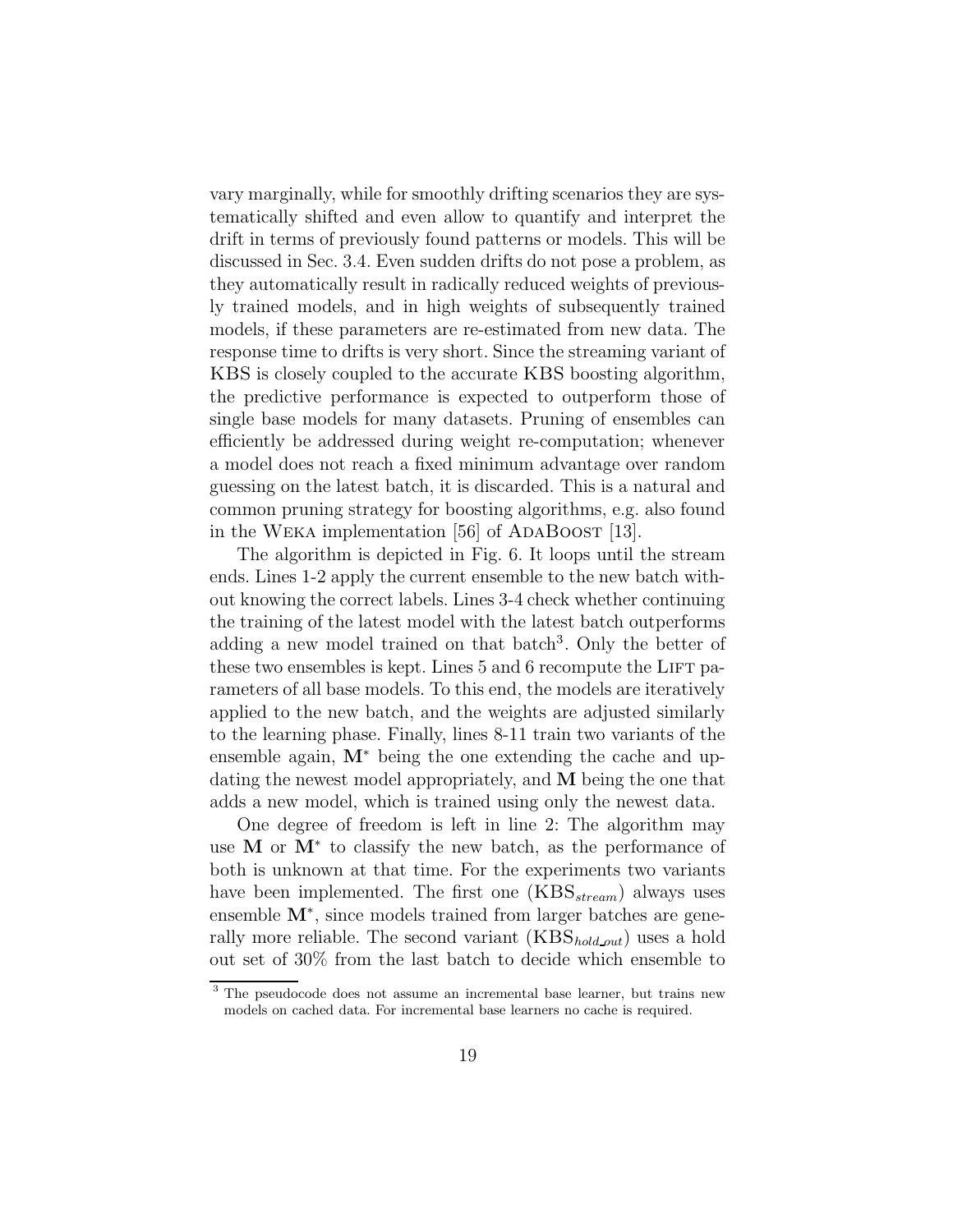use. Alternatively, one could perform more reliable (but also more costly) cross-validation experiments, or apply the  $\zeta_{\alpha}$ -estimator for support vector machines [26], which is as efficient as the validation approach suggested in [11]. However, in our experiments we found errors due to the hold-out estimation negligible<sup>4</sup> compared to the systematic one-batch-delay between the distributions for training and application. For this reason we currently do not further address this kind of validation.

If incremental base learners are used, then only the latest batch needs to be stored. The runtime is dominated by adjusting the most recent model to this data, and by applying all base models to it. This avoids the combinatorial explosion and memory requirements of advanced time windowing and batch selection techniques, respectively (see Sec. 4.1). Incremental variants exist for many popular learning algorithms, in particular for decision trees [52] and support vector machines [42].

#### 3.4 Quantifying Concept Drift

An appropriate combination of several base classifiers often allows to increase predictive accuracy over that achieved by an average single classifier. As a disadvantage, the results lose interpretability to a certain extent. In principle a similar argument also applies in the context of concept drift, but it is interesting to see, that the proposed technique allows to extract a different kind of information in this setting: It allows to track the kind of drift underlying the data stream by analyzing the weights of individual base learners.

Please recall, that unlike methods that continuously retrain all models [48,29], the KBS algorithm "freezes" all models but the latest one. The weights of all frozen models are re-estimated continuously, by applying them in chronological order to the current batch, weighting examples accordingly, and by estimating the LIFT values of all models based on these weighted examples. This is exactly the same procedure as during the training phase,

<sup>4</sup> There is one exception that will be reported in Sec. 4.4. It is an extreme case in which the batch size has been chosen much too small for the algorithm.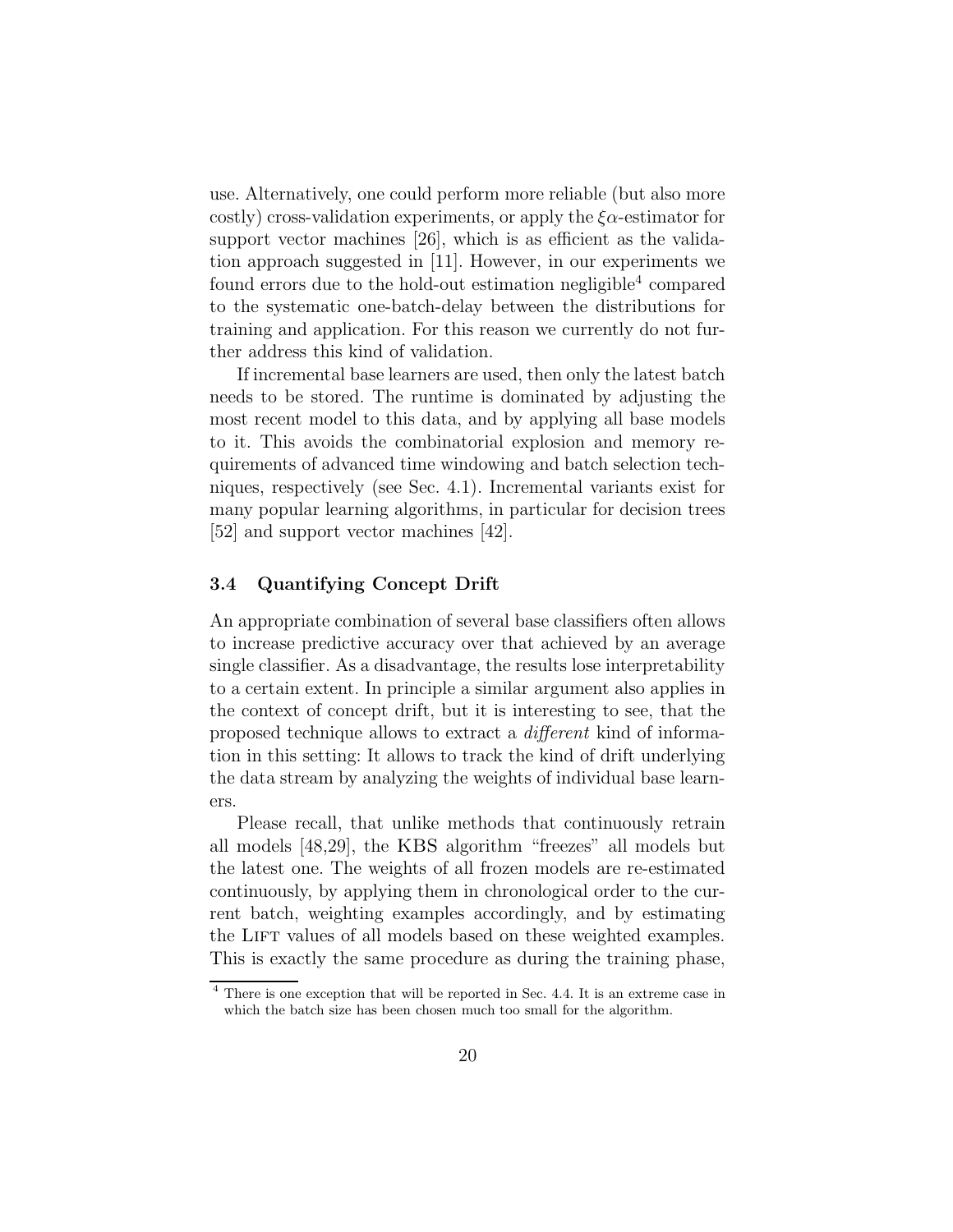so any significant deviation from the initial model weights indicates a corresponding change of the underlying distribution. An advantage of using the LIFTs as performance estimates is that the corresponding weight vectors have a clear semantics at different points in time, and are thus comparable without any additional artificial normalization. Only the weight of the latest model is not yet comparable between different iterations, because it is still continuously refined by the boosting procedure. As model weights are re-estimated in chronological order, this has no effects on the remaining ensemble.

The idea of drift quantification is illustrated for the scenario sketched in Fig. 4, which was discussed in Sec. 3.2 as a motivation for the knowledge-based sampling approach to overcome concept drift. For simplicity we assume a base learner like a support vector machine, that continuously improves with additional training data and does not benefit much from boosting. During the stationary distribution before the drift, the KBS algorithm fits a single model to the training data. Let this model capture the deterministic relation between features and label well. It may perform differently well when predicting a positive or a negative label, but the LIFTs will vary just marginally from batch to batch, since the underlying distribution does not change. When the drift starts, a significant change in the distribution makes the model perform worse, and the LIFT ratios (positive to negative) slowly approach 1. More interestingly, the re-weighted batch suddenly allows to fit a separate model, which, together with the first model, has a higher estimated accuracy. The first model is frozen, but its estimates are continuously updated. The drift takes several batches, so the new model will first reflect minor effects on the data. The small LIFTs of the second model – estimated on the re-weighted batch – cause an unbalanced ensemble of these two models, with the first one having a much higher overall impact. The second model is now refined throughout the drift and reflects an increasingly important aspect of the data, while the first model loses accuracy from batch to batch. Consequently, the LIFT ratios and hence the importance of the first model are decreased by the KBS algorithm, in favor of the second one. If the first model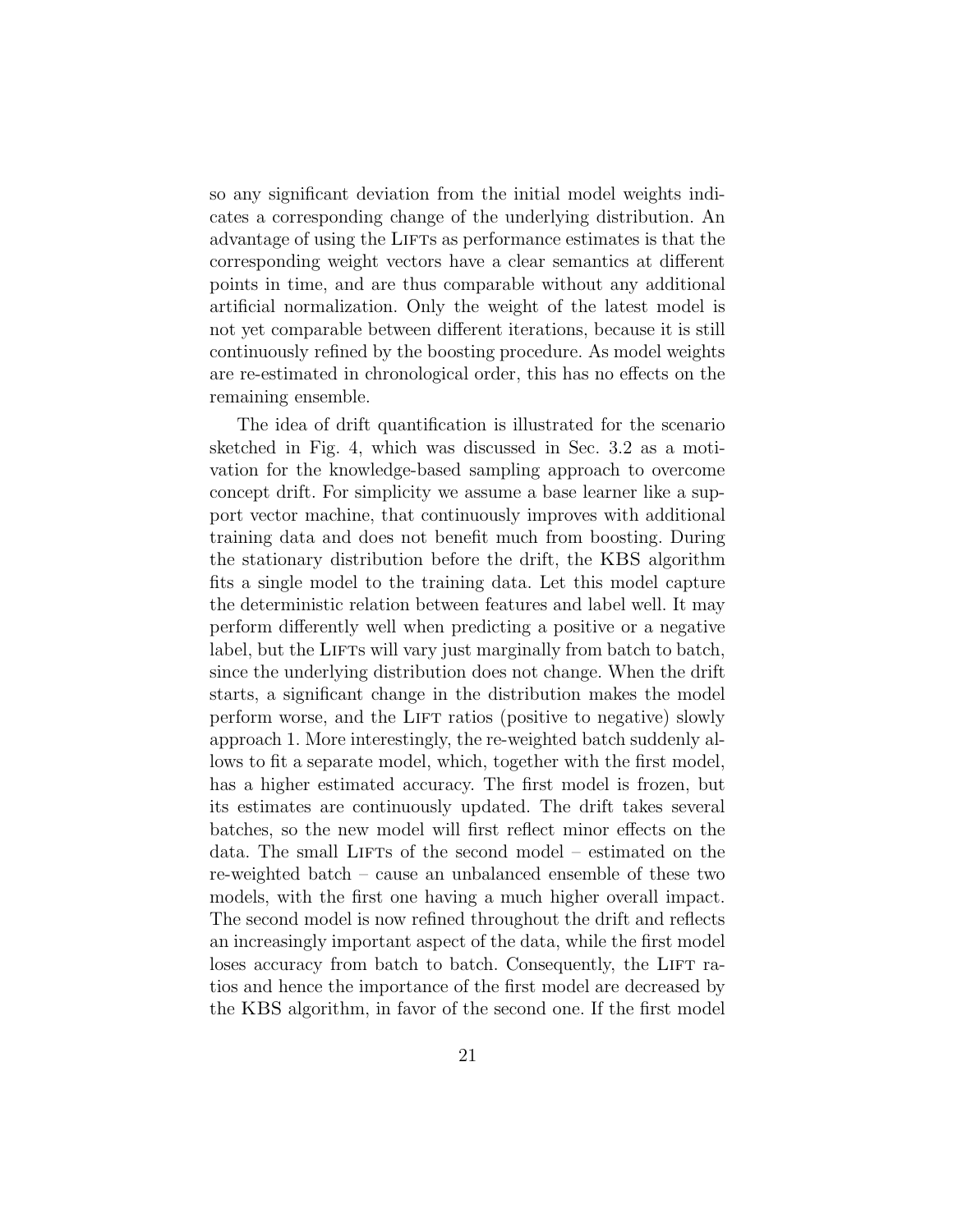

Fig. 7. An idealistic change of model weights over time. The solid line depicts a drift from an initial to a new target concept. The dotted lines show how the base learner weights reflect the presence of their represented target concepts.

has become useless after the drift, it has no significant advantage over random guessing (LIFT  $\approx$  1), so it is discarded automatically. This is not always the case, because different target concepts often overlap.

Fig. 7 depicts an ideal change of ensemble weights over time for the described scenario. Until the drift starts, the first base model is the only one, assumed to be accurate, and it consequently receives a high weight. This weight is continuously changed based on estimates of the current accuracy. As this weight decreases, the importance and weight of model two increases. In this ideal situation the accuracy is reflected by the maximum of the two dotted lines, which is optimal with respect to Bayes' rule. Sec. 4.4 reports corresponding results of experiments with real-world data.

## 4 Experiments

#### 4.1 Experimental Setup and Evaluation Scheme

In order to evaluate the KBS learning approach for drifting concepts, it is compared to the adaptive time window approach, to the batch selection strategy, and to three simple non-adaptive data management approaches.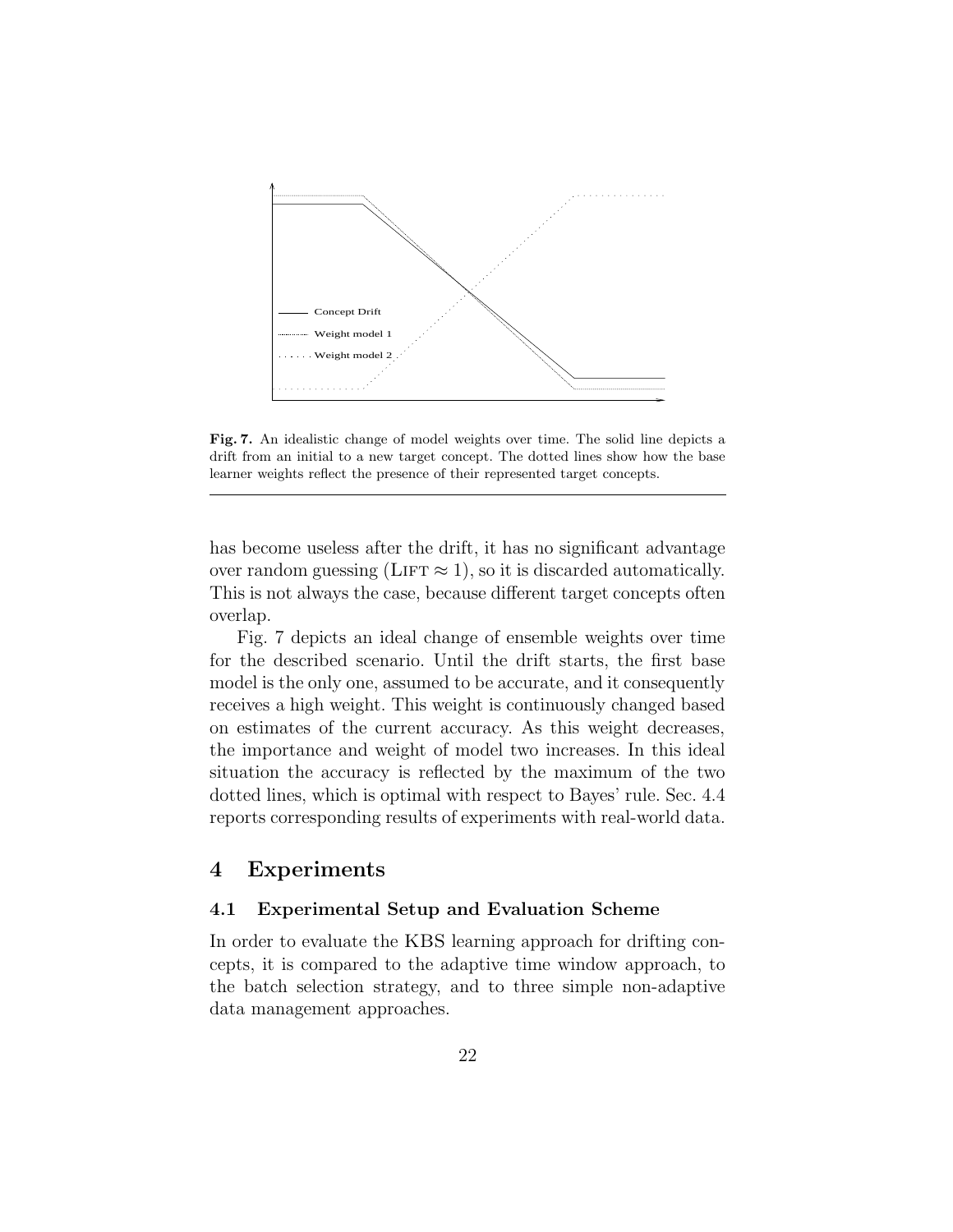- Full Memory: The learner generates its classification model from all previously seen examples, i.e. it cannot "forget" old examples.
- No Memory: The learner induces its hypothesis only from the most recent batch. This corresponds to using a window of the fixed size of one batch.
- **Window of "Fixed Size":** A time window of a fixed size of  $n =$ 3 batches is used on the training data.
- Adaptive Window: A window adjustment algorithm adapts the window size to the current concept drift situation (see Sec. 2.3 and [26,25]).
- Batch Selection: Batches producing an error less than twice the estimated error of the newest batch, when applied to a model learned on the newest batch only, are selected for the final training set. All other examples are deselected (see Sec. 2.4 and [28,25]).

The performance of the classifiers is measured by prediction error. All results reported in Sec. 4.2 and 4.3 using three simulated concept drift scenarios on real-world data are averaged over four runs, each based on a different random ordering of the examples into a stream. The results reported in Sec. 4.4 are from a single run only, because the examples are taken in their real order and no artificial concept drift is simulated or imposed, but there is a real concept drift inheret to this real-world data set. The experiments were conducted with the machine learning environment YALE [12,40], the SVM implementation  $mySVM$  [41], and two learners from the Weka toolbox [56], namely a support vector machine (SMO-SVM) and a decision tree learner (J48), as well as the meta-learner ADABOOST provided by WEKA.

## 4.2 Evaluation on Simulated Concept Drifts with TREC Data

The first set of experiments is performed in an information filtering domain, a typical application area for machine learning methods able to handle drifting concepts [23,27,26]. Text documents are represented as attribute-value vectors (bag of words model),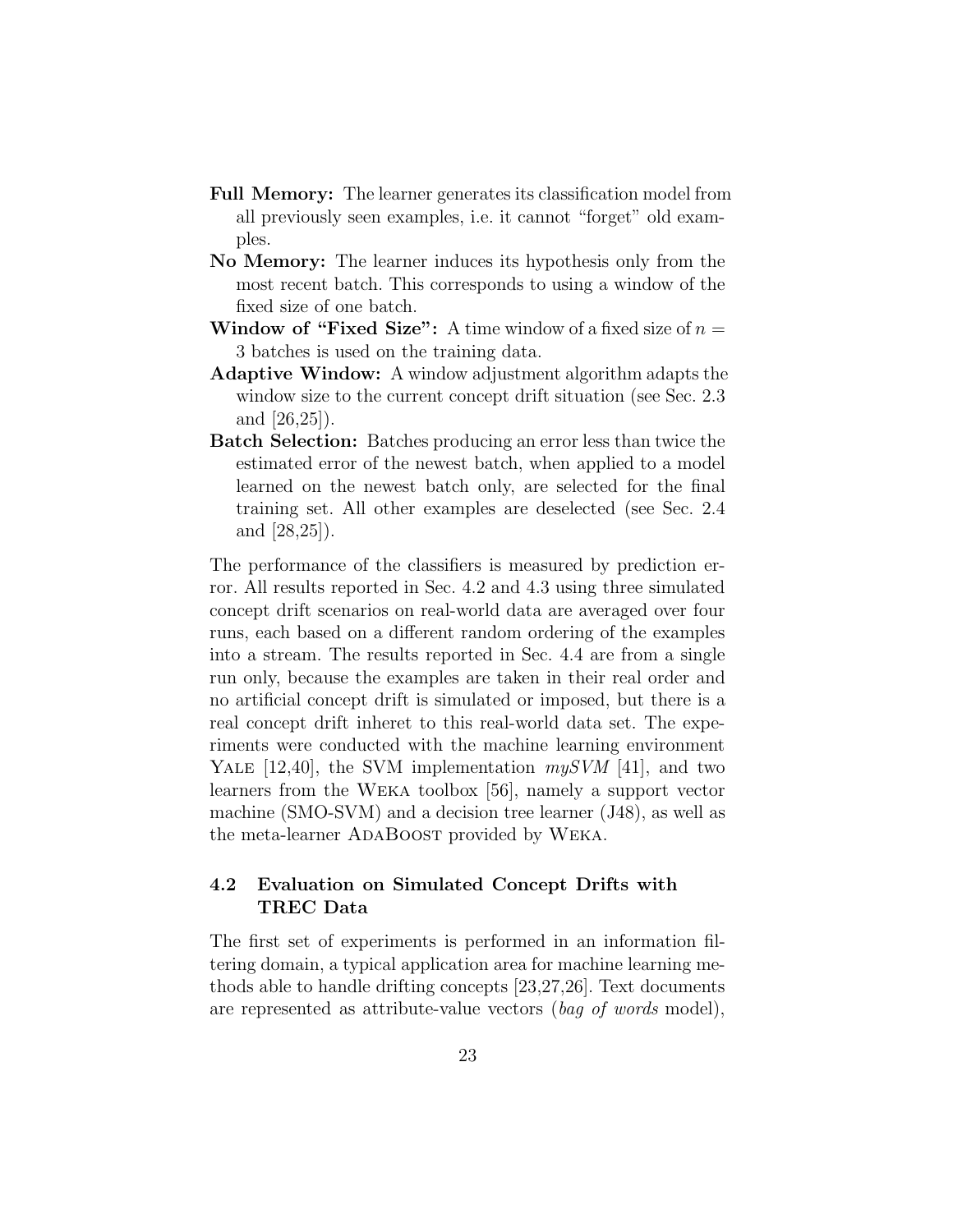

Fig. 8. Relevance of the first topic/concept over time in the concept change scenarios A, B, and C, respectively. The relevance of the second relevant topic/concept is 1.0 - relevance of topic 1.

where each distinct word corresponds to a feature whose value is the "ltc"-TF/IDF-weight [43] of that word in that document. The experiments use a subset of 2608 documents of the data set of the Text REtrieval Conference (TREC). Each of the real-world business news texts is assigned to one or several categories, five of which are considered here.

Three concept change scenarios are simulated following the experimental set-up in [26,28,25]. The texts are randomly ordered into a stream and split into 20 batches of equal size containing 130 documents each. In all scenarios, a document is considered relevant at a certain point in time, if it matches the interest of the simulated user at that time. The user interest changes between two of the topics, while documents of the remaining three topics are never relevant. Fig. 8 shows the probability of being relevant for a document of the first category at each batch for each of the three scenarios; this also implies the probability of the second (sometimes) relevant topic. Scenario A is an abrupt concept shift from the first to the second topic in batch 10. In Scenario B the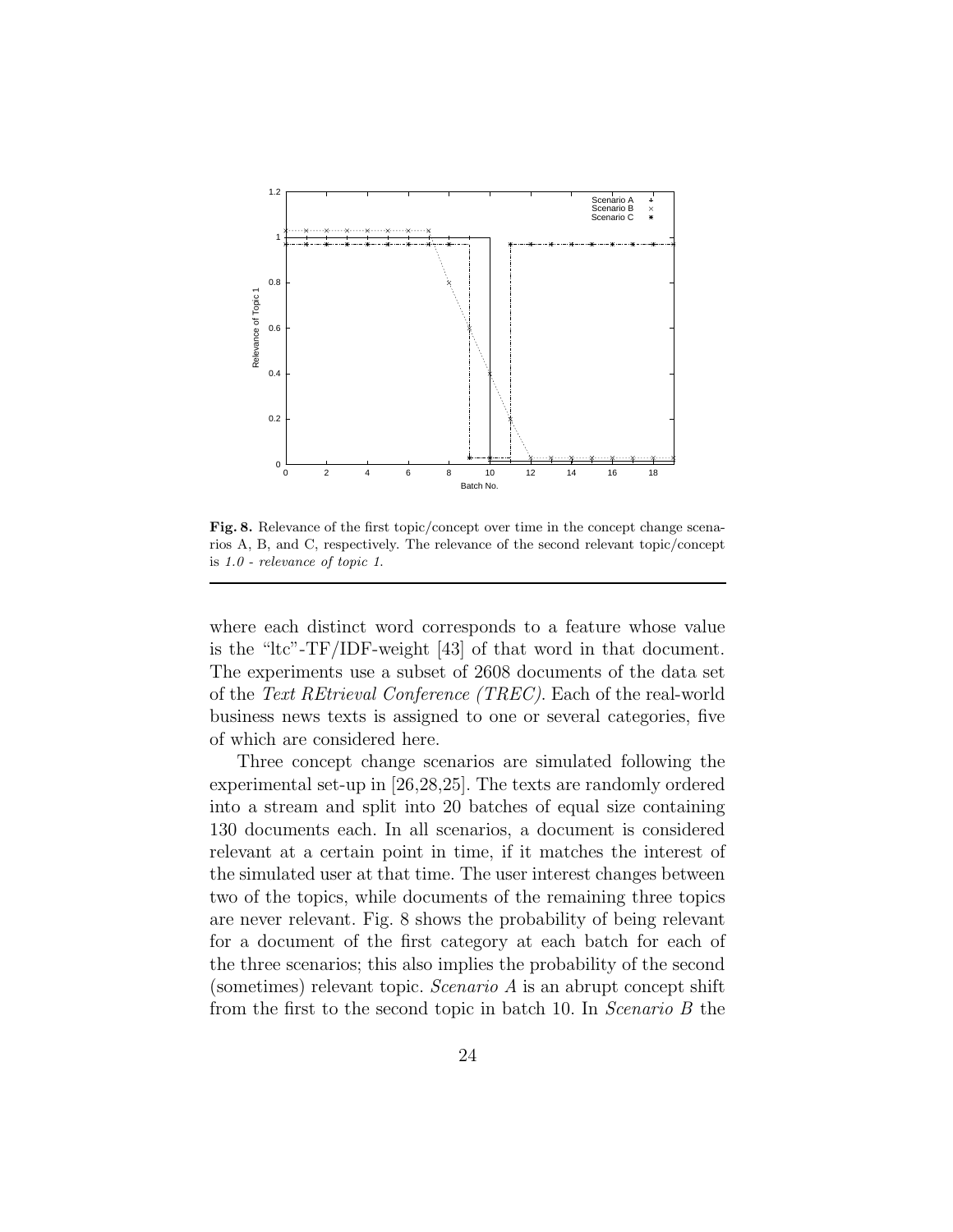| $\overline{\text{Full}}$ |  | No   Fixed   Adaptive Batch   KBS   KBS                                 |                         |                                     |
|--------------------------|--|-------------------------------------------------------------------------|-------------------------|-------------------------------------|
|                          |  | Memory Memory Size Size Selection stream hold out                       |                         |                                     |
|                          |  | Scen. A $\boxed{21.11\% \boxed{11.16\% \boxed{9.03\%}} \boxed{6.65\%}}$ |                         | $6.15\%$ 6.89\% 5.88\%              |
|                          |  | Scen. B 21.30\% 12.64\% 3.76\% 3.06\%                                   |                         | $9.33\%$   <b>8.64\%</b>   $9.50\%$ |
|                          |  | Scen. C $8.60\%$ 12.73\% 11.19\% 8.56\%                                 | $7.55\%$ 10.11\% 8.27\% |                                     |

Table 1. Error of all time window and example selection methods vs. KBS.

user interest changes slowly from batch 8 to batch 12. Scenario C simulates an abrupt concept shift in the user interest from the first to the second topic in batch 9 and back to the first in batch 11. Tab. 1 compares the results of all static and adaptive time window and batch selection approaches on all scenarios in terms of prediction error [26,28,25] to the two variants of KBS. The results are averaged over four runs with different random orderings of the examples. In all cases the learning algorithm was a support vector machine (SVM) with linear kernel.

The KBS algorithm manages well to adapt to all three kinds of concept drift. Tracking the ensembles revealed, that during statitionary distributions the current model was continuously refined. After a concept shift (scenario A) a new model was trained, and the old model received a significantly lower weight. It was not discarded, however, since it still helped to identify the three topics which are always irrelevant. The hold out set helped to identify the better of the two ensembles reliably at classification time. In scenario B five or more models were trained. The ensemble accurately adopted to the drift, but at classification time the systematic one-batch-delay of the hold out estimate was sometimes misleading. In *scenario C* the full memory approach is already competitive to all but the batch selection scenario. Without the hold out set KBS applies the depreciated model one iteration too long for each concept shift. This delay increases the error rate by about 2%. This problem is circumvented by using a hold out set. In essence the KBS algorithm performed very well on this domain, and it even outperformed computationally more expensive approaches. Only in *scenario* C the batch selection method is clearly superior, probably because it is the only method able to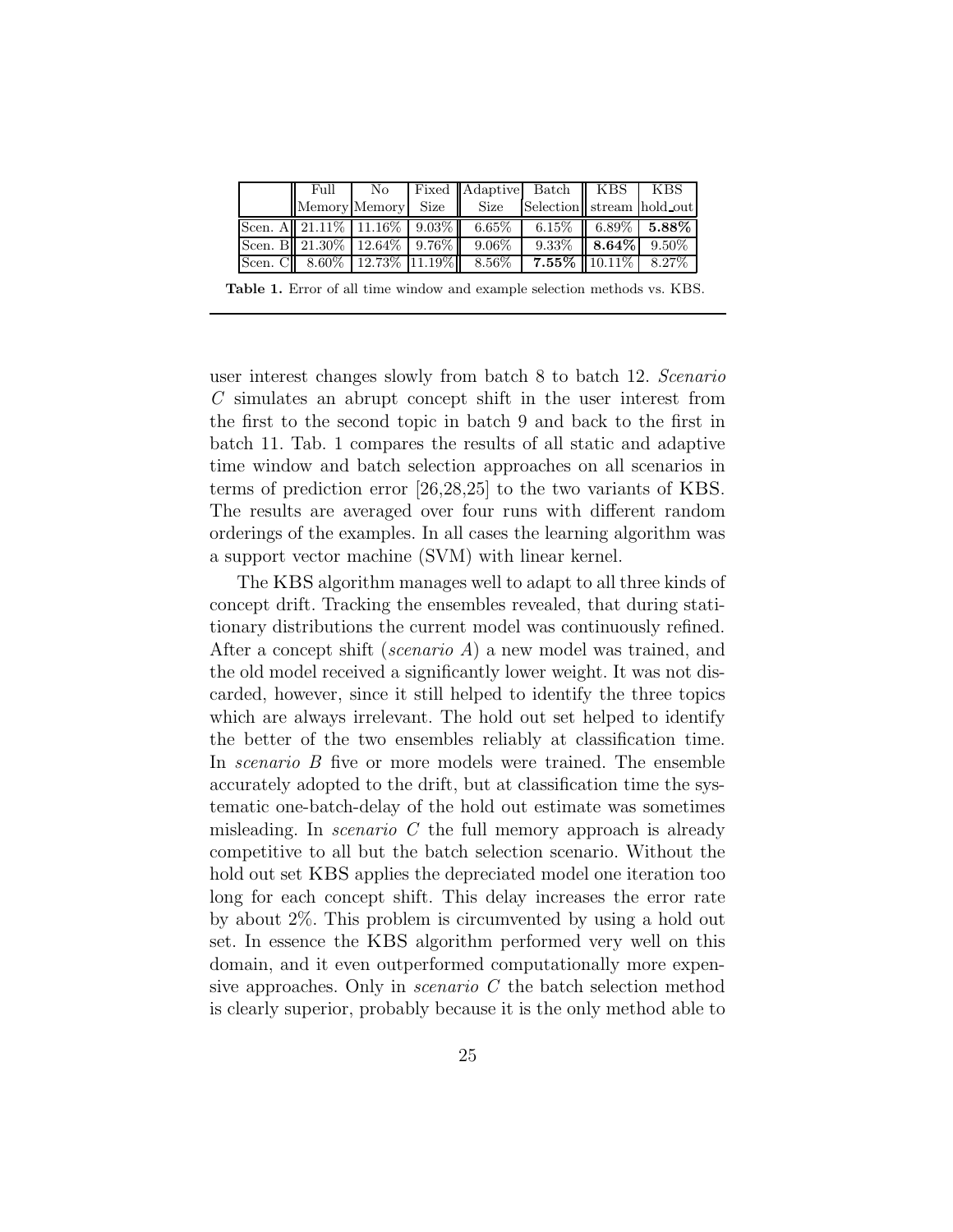

Fig. 9. TREC data, scenario A: Error rate over time for the non-adaptive methods versus the adaptive time window approach.

concatenate the data before the first and after the second concept shift to a single training set.

While Tab. 1 lists the error rates of the different learning strategies averaged over time, i.e. over all batches, and over all four repeated runs of the experiments, figures 9 to 12 show the error rates of the different learning strategies over time, i.e. at each batch, also averaged over all runs.

Fig. 9 compares the non-adaptive methods to the adaptive time window approach in concept drift scenario A. Always learning on all available labeled data ignoring any possible concept drift that may have happened (Full Memory) leads to good generalization and consequently low error rates as long as no concept drift occurs. But as soon as a concept drift occurs, the error rate goes up and only very slowly decreases again, because all the old data, which is no longer representative for the current target concept, still is part of the training set and hinders effective learning.

The opposite approach of not storing any old data except for the last labeled batch (No Memory) allows a maximally fast adap-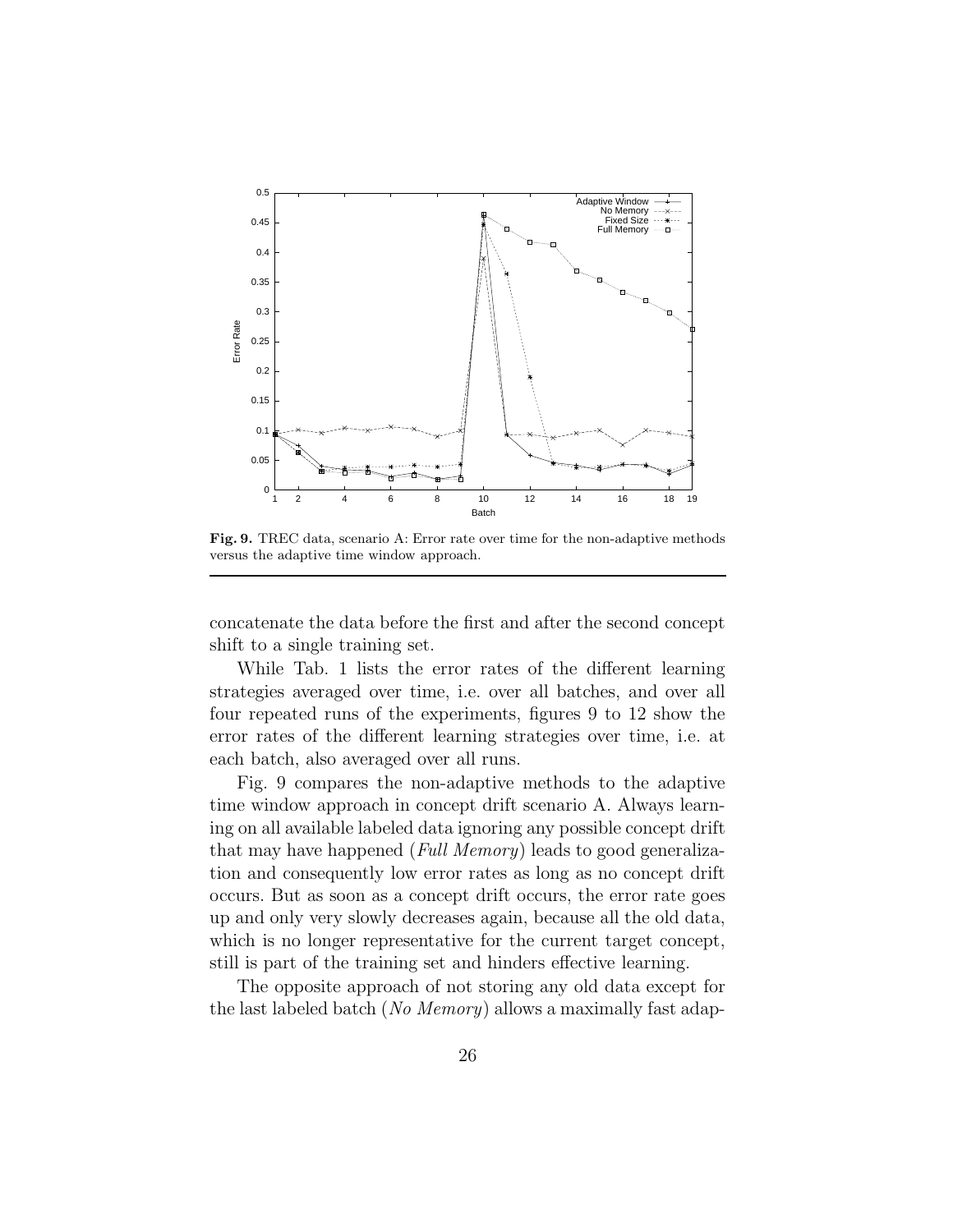

Fig. 10. TREC data, scenario A: Error rate over time for the adaptive time window and batch selection techniques versus the two KBS variants.

tation to concept drift and a correspondingly quick recovery of the error rate. However, the baseline error of this second simple strategy in phases without concept drift is comparatively high, i.e. more than twice as high as that of the other strategies, and hence the overall averaged error rate listed in Tab. 1 is also not so favorable.

Using a sliding time window of Fixed Size means a compromise between these two extremes, i.e. an acceptable baseline error and a better recovery speed than the full memory method, but the comparison with the two extremes shows, that the performance of such a static window approach is only a compromise and trade-off between adaptability in phases with concept drift and low error rate in stable phases and hence still leaves a lot of potential for improvements for more adaptive strategies. The described behavior of the non-adaptive methods also explains their high error rates in Tab. 1 and motivates the use of adaptive approaches to handling concept drift.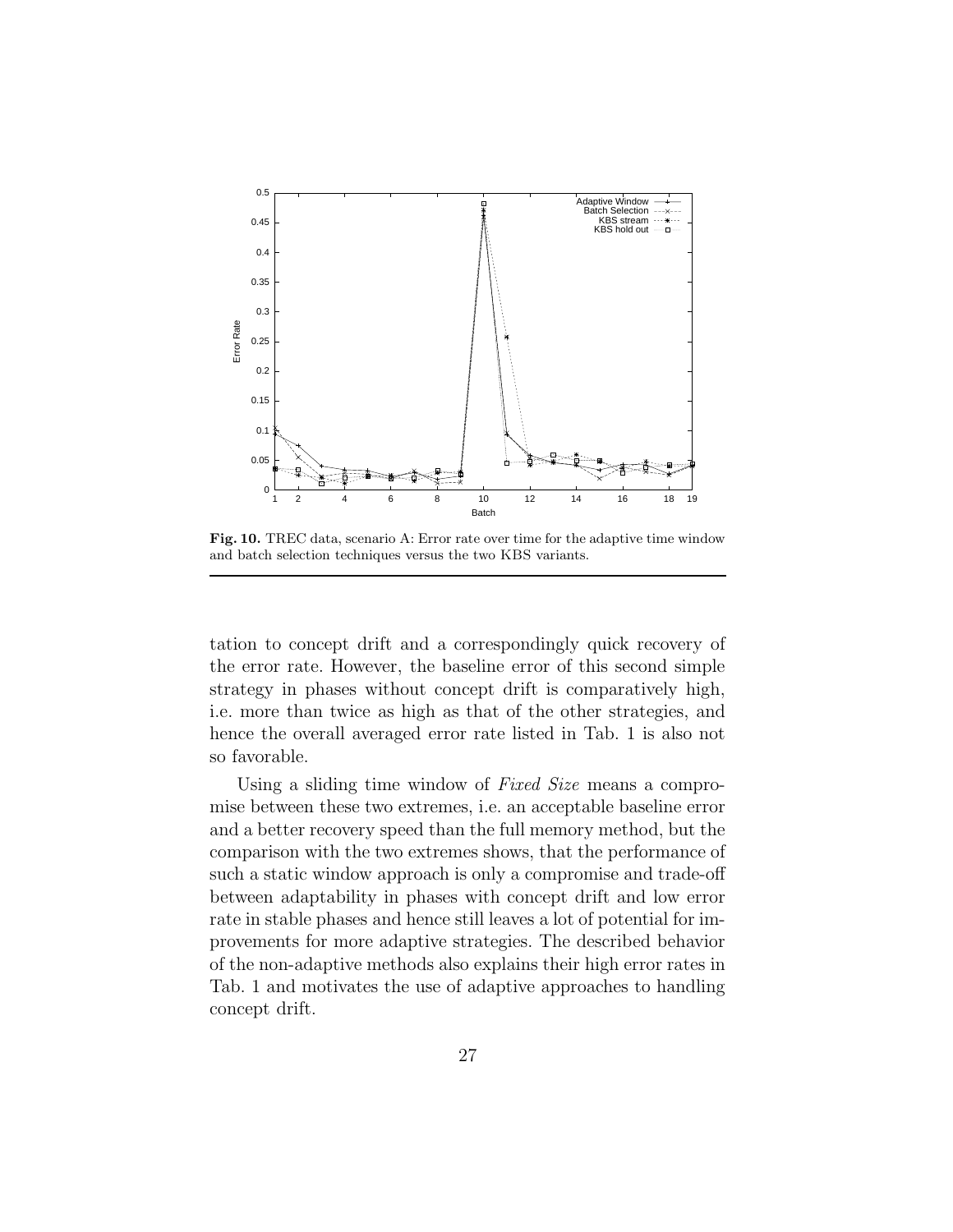

Fig. 11. TREC data, scenario B: Error rate over time for the adaptive time window and batch selection techniques versus the two KBS variants.

The Adaptive Window approach is able to combine the good generalization performance of the full memory method in stable phases without concept drift by keeping as much still representative data as possible with the fast adaptability of the no memory method by dropping all misleading old data immediately when the drift occurs. Hence the adaptive time window manages to combine the advantages of the two static extremes by adapting to the current extent of drift.

Fig. 10 compares the adaptive time window and batch selection strategies to the two variants of KBS in the same concept drift scenario A. Like adaptive time window and batch selection, both KBS variants achieve low baseline error rates and adapt quickly to the concept drift. Using a hold-out set allows KBS to quicker adapt to the drift and consequently a quicker recovery of the error rate.

Also in concept drift scenario B, as Fig. 11 shows, the two variants of KBS exhibit a similar behavior in terms of error rate over time to the adaptive time window and batch selection strate-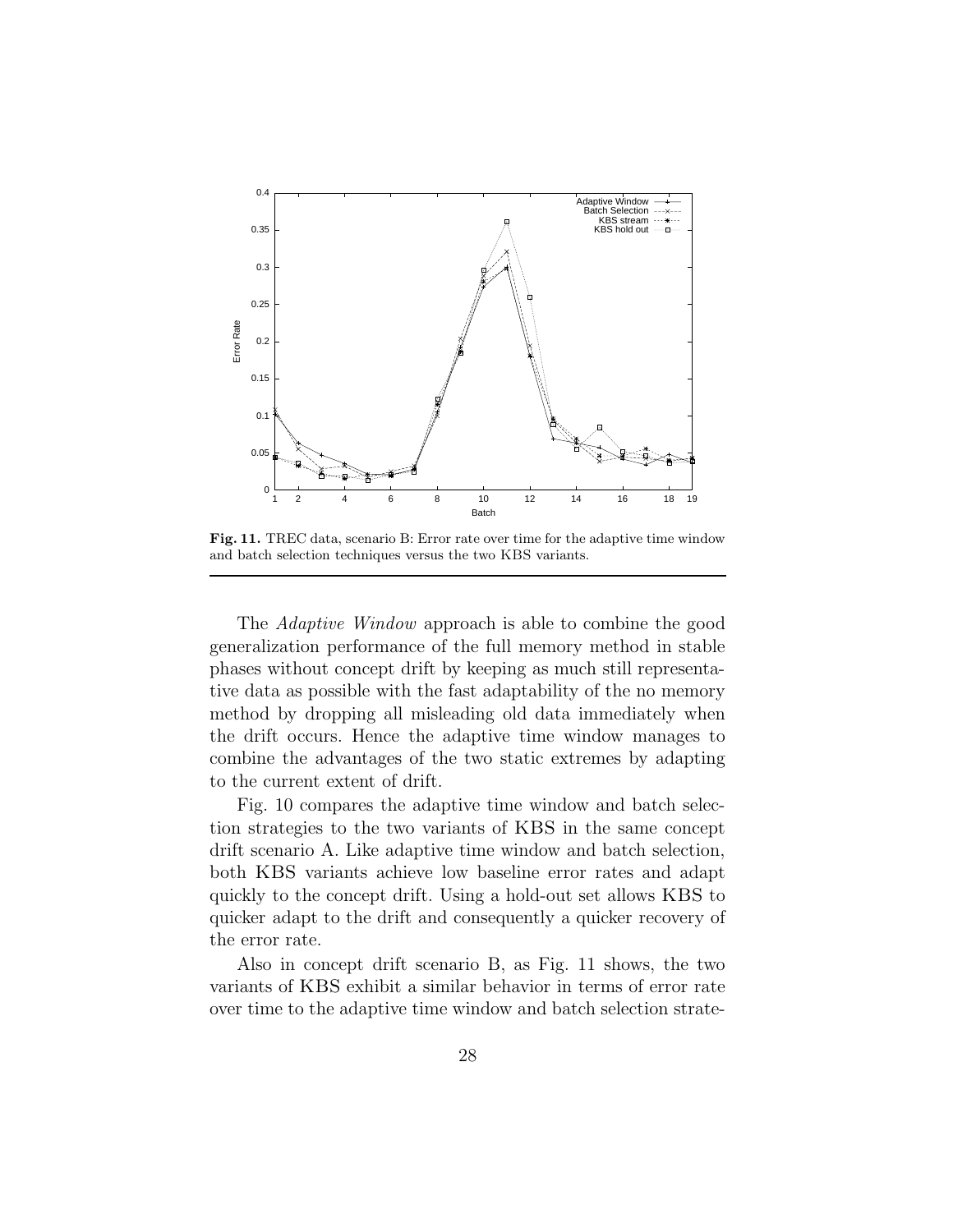

Fig. 12. TREC data, scenario C: Error rate over time for the adaptive time window and batch selection techniques versus the two KBS variants.

gies as far as the low base line error and the adaptability to the drift are concerned. In concept drift scenario C depicted in Fig. 12 applies the same, if KBS uses a hold-out set, but KBS does not adapt as quickly without the hold-out set. In this scenario with a re-occurring target concept, the batch selection strategy has the advantage of being able to re-use old data from before previous concept drifts and to do so quickly and thereby slightly outperforms the other approaches. However, even in this scenario and even more so in the other scenarios, KBS performs competitively well or even better as shown by the behavior over time in the plots and the overall average error rate in Tab. 1.

## 4.3 Evaluation on Simulated Drifts with Satellite Image Data

The second set of experiments used the satellite image dataset from the UCI library [6], a real-world dataset for classification. It contains no (known) drift over time, so we simulated concept drifts with the same technique as described in Sec. 4.2: The data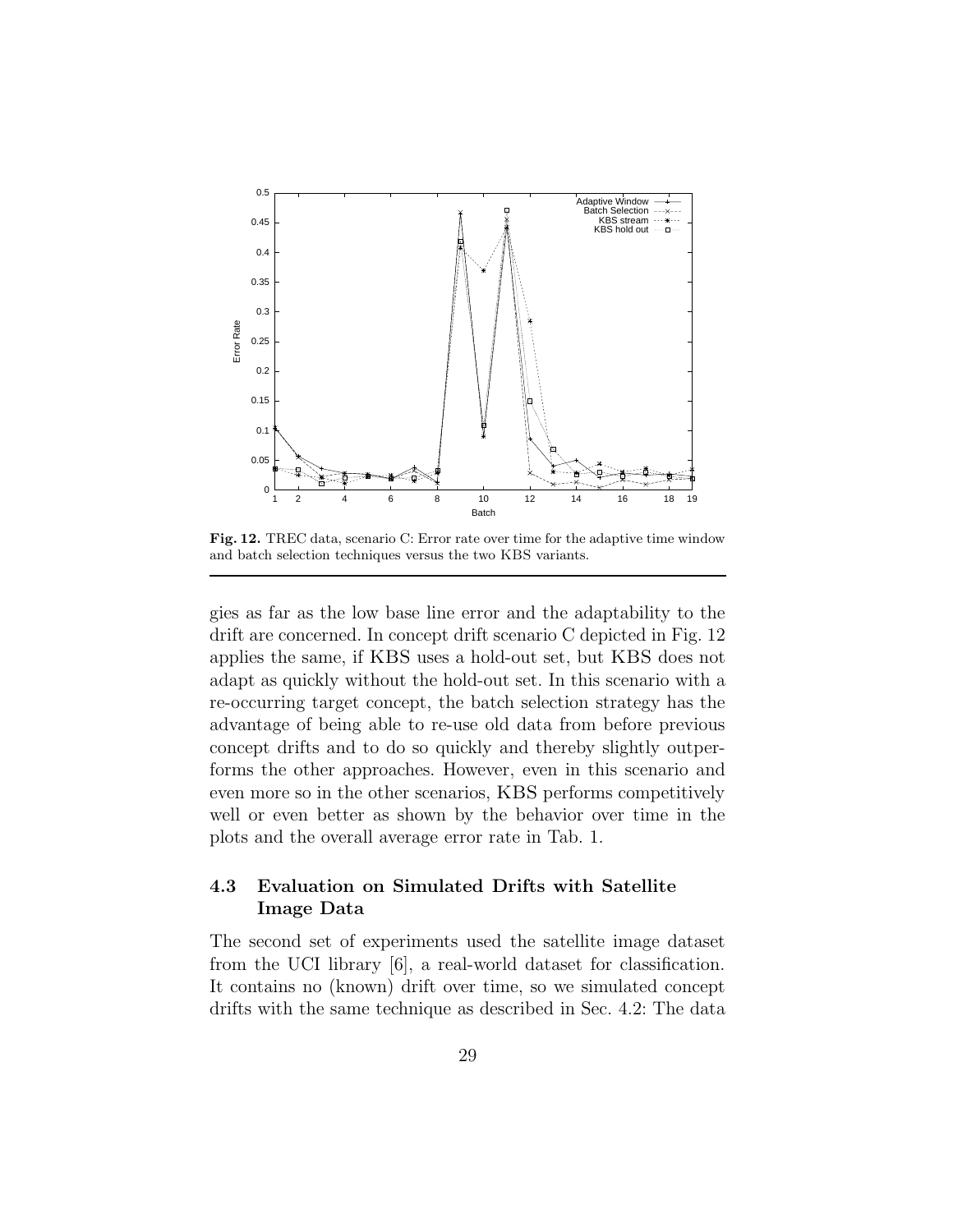|           | J48.                     | J48       | $ADABOOST+J48$ | <b>KBS</b> | <b>KBS</b> |
|-----------|--------------------------|-----------|----------------|------------|------------|
|           | Fixed Memory Full Memory |           | Full Memory    | stream     | hold out   |
| Scen. All | 11.06\%                  | $21.65\%$ | $20.51\%$      | $9.50\%$   | $9.43\%$   |
| Scen. Bl  | 11.25\%                  | 21.22\%   | 19.93%         | 11.60%     | $10.92\%$  |
| Scen. Cl  | 12.70%                   | 10.83%    | $9.50\%$       | $11.55\%$  | $10.45\%$  |

Table 2. Averaged prediction errors for satellite image dataset.

set was randomly ordered into a stream and split into 20 batches of equal size (321 examples per batch) and only two (grey soil and very damp grey soil) of the six classes were selected to be relevant. The same three drift scenarios A-C as in Sec. 4.2 were simulated, where the two selected classes corresponded to the two selected topics in the TREC experiments. The results are averaged over four runs with different random orderings of the examples.

Since decision trees are a more typical base learner for ensemble methods, we chose the J48 algorithm from the Weka toolbox as base learner for the experiments on this data set. We compared KBS to the non-adaptive fixed size window (of 3 batches) and full memory strategies. In addition to running J48 stand-alone, we also run ADABOOST on top of J48. For all runs the default settings of the learners were used. The results are listed in Tab. 2. Unlike for the experiments on the TREC data, the results of KBS could always be improved by using a hold out set. As before, Scenario C can well be tackled by a full memory approach, which is exploited by ADABOOST. For the other scenarios KBS is better than the fixed size window learner, and much better than the full memory approach.

### 4.4 Handling Real Drift in Economic Real-World Data: Predicting Phases in Business Cycles

The third evaluation domain is a task from economics based on real-world data exhibiting real concept drift. The quarterly data describes the West German business cycles from 1954 to 1994 [16]. Each of the 158 examples is described by 13 indicator variables. The task is to predict the current phase of the business cycle of the West German economy. In accordance to findings from Theis and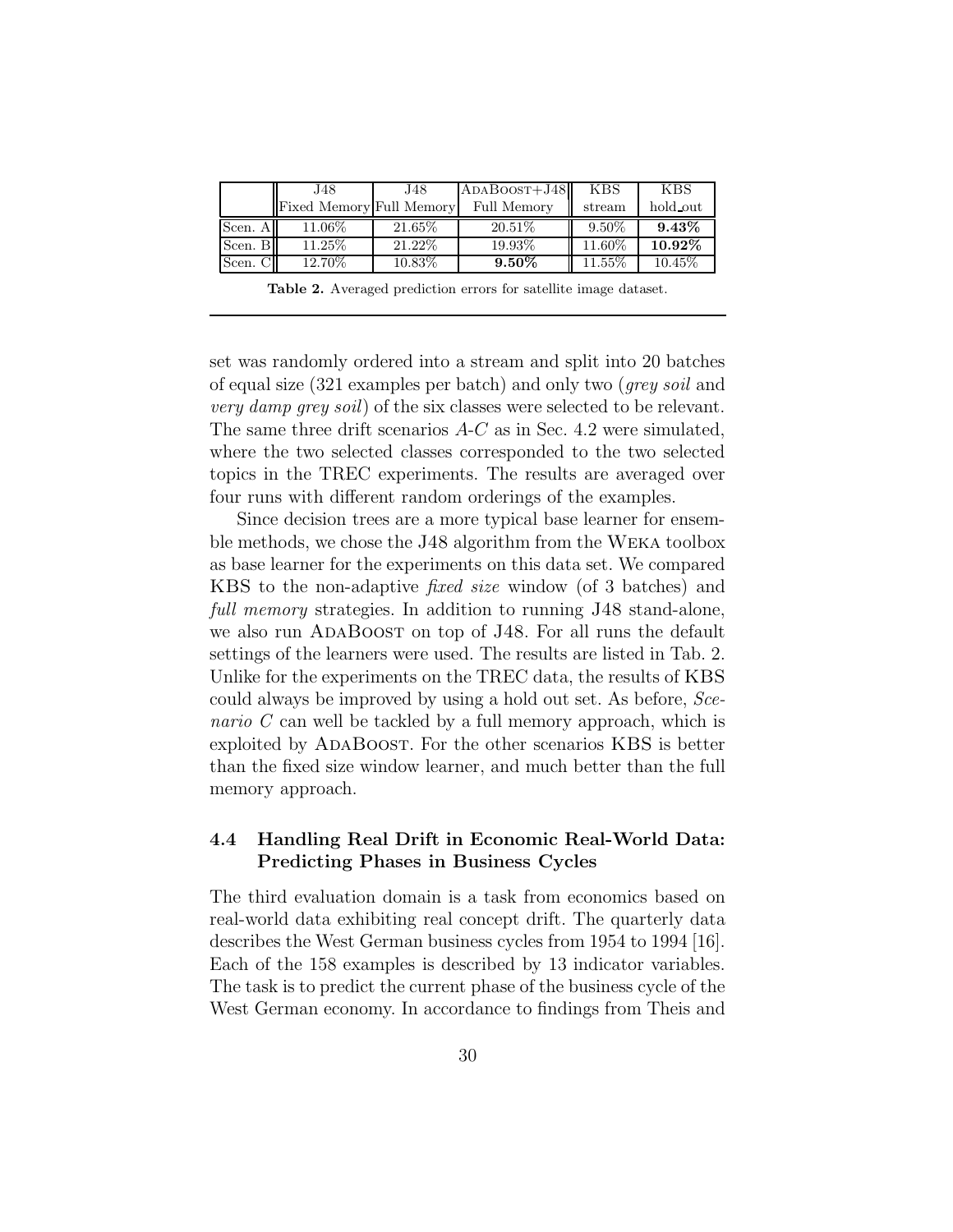|                                                                        | Full |  | No Fixed Adaptive Batch KBS   KBS                 |  |  |
|------------------------------------------------------------------------|------|--|---------------------------------------------------|--|--|
|                                                                        |      |  | Memory Memory Size Size Selection stream hold out |  |  |
| 5 batches 32.80%   27.20%   24.00%   24.80%   24.80%   24.60%   17.46% |      |  |                                                   |  |  |
| [15 batches] 28.08% 28.77% 20.55% 24.80% 23.29% 26.03% 28.77%          |      |  |                                                   |  |  |

Table 3. Prediction error for business cycle data.

Weihs [51], we use two phases instead of four for the description of the business data, as described in [37].

The following experiments compare the performance of the KBS data stream algorithm to previously reported results [24], so the same number of batches (5 and 15) were used. The timely order of the examples (quarters) was preserved and no artificial concept drift was simulated. Hence the results are from a single run only and not averaged over several runs like in the previous sections, because the examples are taken in their real order and no artificial concept drift is imposed, but there is a real concept drift inheret to this real-world data set as demonstrated by previous experiments [24]. All approaches compared here use support vector machines (SVMs) as their base learners.

The results of these two evaluations are shown in Tab. 3. The column for the fixed time window approach lists the results for the fixed size that performed best. The fact that this approach performs well may be due to the cyclic nature of the domain. However, the size is generally not known in advance, and as shown in [24] using other fixed window sizes, leads to significant drops in performance. The results for 15 batches shows that KBS does not perform well, if each batch consists of less than a dozen examples. The reason is that it is not possible to get reliable probability estimates from such small data sets. The algorithm could cache older data in such cases, but it is more reasonable to choose larger batch sizes. Using just 5 batches (31 examples) already improves the situation, so KBS performs similar to the fixed size, adaptive size, and to the batch selection approach. The hold out set turns out to be surprisingly effective for larger batches. This result provides first evidence that KBS is able to adapt classifier ensembles to different kinds of concept drift found in real-world datasets.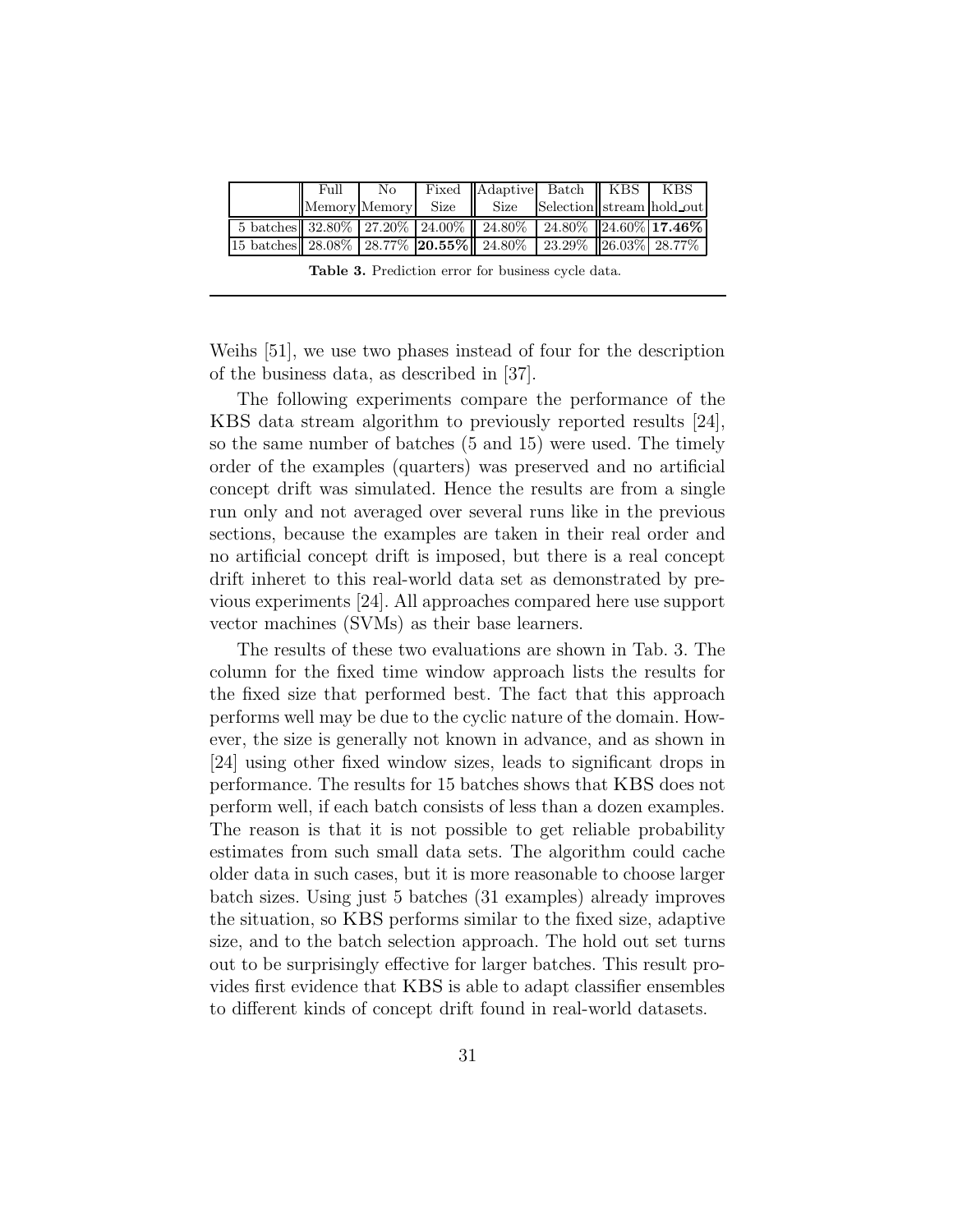#### 4.5 Empirical drift quantification

The final experiments of this article investigate whether the claims made in Sec. 3.4 are realistic in practice. Two examples extracted during real experiments with the TREC data are presented to illustrate, how KBS base model weights allow to characterize kind and intensity of concept drifts in practice. No sophisticated methods for pruning or model evaluation during learning are applied, in order not to falsify any results. In the experiments the four LIFT values of models making boolean predictions are reduced to a single weight per model. For  $\mathcal{Y} = \{-1, +1\}$  a model that estimates odds ratios as described by eq. (5) is transformed into a classifier of the form

$$
\hat{y} := \text{sign}\left(w_0 + \sum_{i=1}^n w_i h_i(x)\right),\,
$$

with offset weight  $w_0$  and model weights  $w_1, \ldots, w_n \in \mathbb{R}$ . Weight vectors could be re-weighted, but are not in the following figures, in order to ease the comparison of model impacts from one iteration to the next. The transformation works by (i) considering only the LIFT and prior *ratios*, which results in two weights per model and one "offset" term, (ii) transforming the corresponding Bayes optimal decision function by applying the logarithm, which results in a linear model, and (iii) centering the two weights per model by shifting offsets to the constant model-independent term  $w_0$ , so that a single weight suffices.

Fig. 13 exemplarily shows the weights of the base classifiers for a KBS application over time. As before, the algorithm is applied to the TREC dataset with a simulated concept shift (scenario A), using a support vector machine with linear kernel as the base learner. The base models are all trained over a period of time, and afterwards only their weights are adjusted. The performance of the initial model is directly estimated from the (unweighted) most recent batch. Model weights are upper-bounded artificially in the figure to ease visualization. Until the concept shift occurs in the middle of the figure, the first model is refined by extending the training set batch by batch. That way, the model reaches high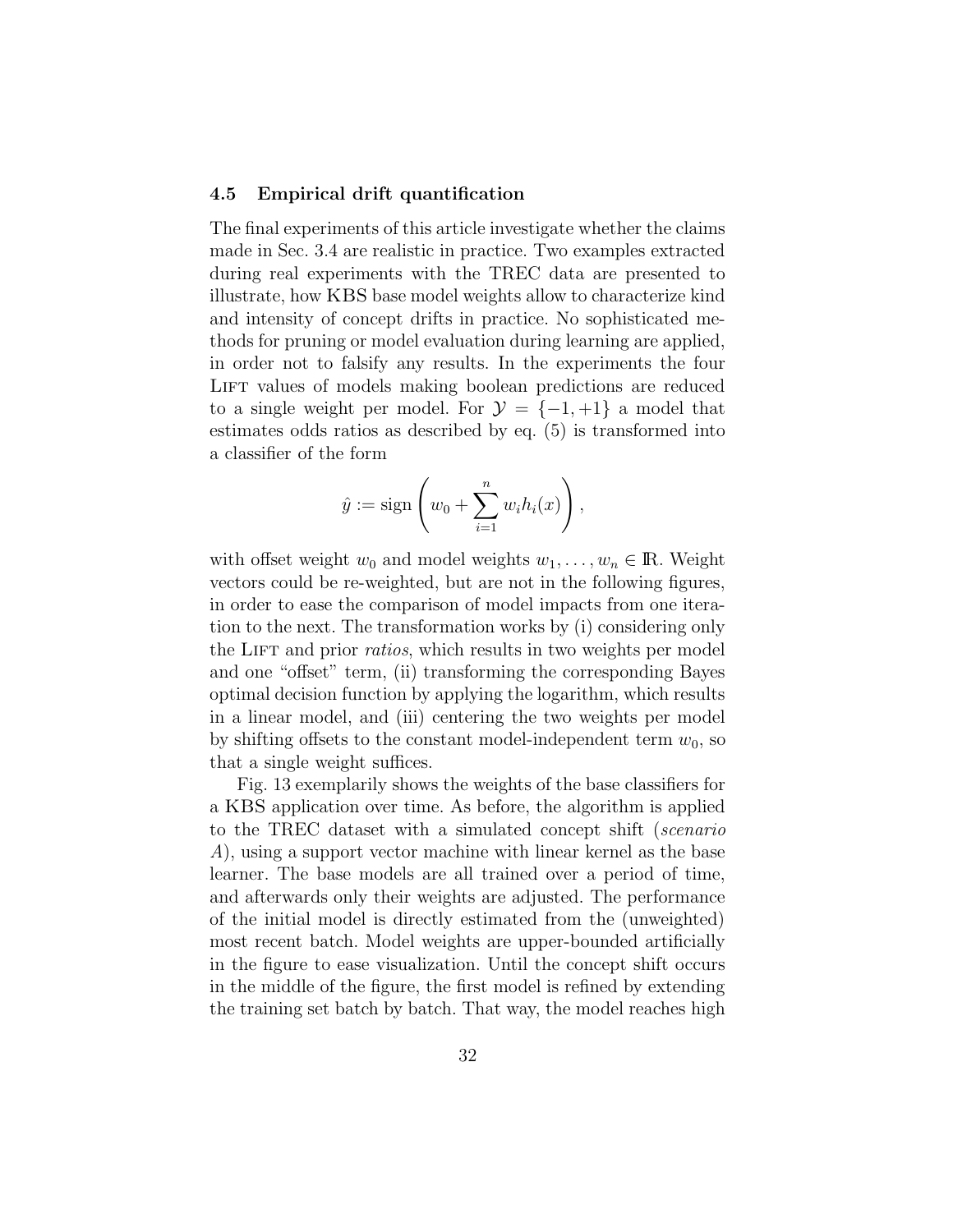confidence, which varies a bit due to estimates based on small batches (130 examples). The first batch sampled from the new distribution already decreases the weight of the initial classifier rapidly. The classifier is "frozen", and KBS introduces a second classifier, which is now refined for several iterations. The first model still turns out to be useful, but with a negative weight, which indicates that the opposite of the initial target concept is correlated to the new target concept. The precise weights of both models vary a bit, but converge after a while. Refining the second model by further examples does no longer improve the overall accuracy, so at this point the KBS estimates freeze the second model as well, and it introduces a third one. This step allows to increase the expressiveness of the underlying model language wherever this seems promising.

The second experiment provides a realistic counterpart to the motivating example with slow concept drift (scenario  $B$ ), which has been presented in Sec. 3.1. Fig. 14 shows how the weights of all involved base models change over time. Just one "outlier model", which is directly removed from the ensemble by the KBS algorithm after induction, has been removed from the figure, in order not to overload the figure. The initial model reaches a high weight during the first stationary phase, which reflects highly confident predictions. The confidence decreases rapidly during the drift, and after only a few batches sampled from a new stationary target distribution, the initial model is even discarded by the learner (batch 16). Two new models are introduced during the drift, which both quickly lose weight as the first target concept diminishes. Please recall, that KBS re-weights the batches as if they were sampled from the pure target distribution of the new concept. In this sense, the early batches during the drift can be considered to have a higher noise level than later ones, which explains the decreasing weights. The learner still fits each classifier based on a couple of consecutive batches during the drift. Reaching the new stationary distribution, the weights of both intermediate models converge, because they contain a fixed amount of information about the new target concept. The final model is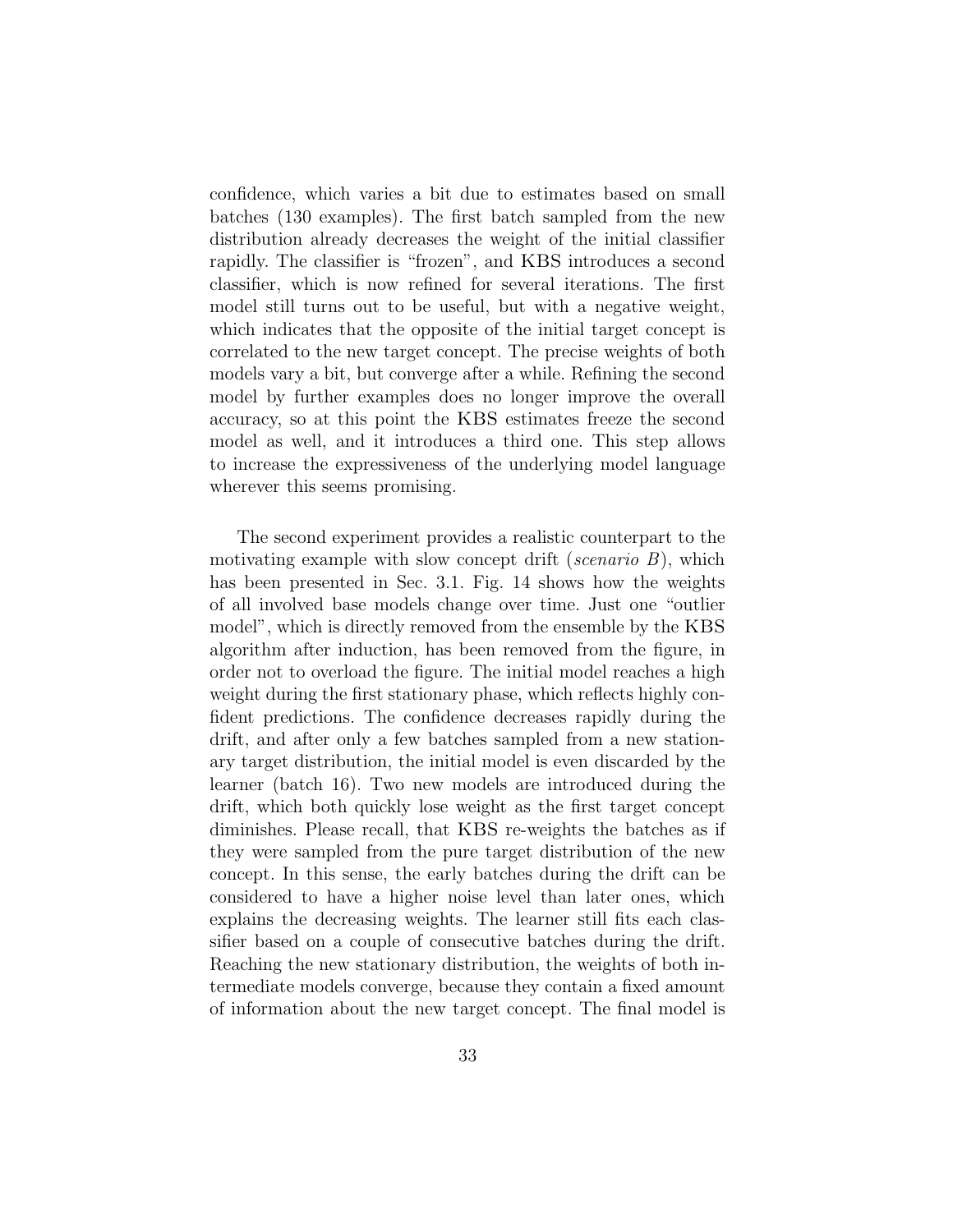

Fig. 13. Base model weights of a KBS ensemble for the simulated scenario A on the TREC data. Only the most recent model is refined, the others are frozen and just continuously re-weighted with respect to the latest batch. The concept shift occurs where the weight of the initial model drops drastically (batch 10).

induced after the drift ends, at a point where the previous model weights have almost converged.

Although the curves are not as simple as in the ideal case sketched earlier, the example illustrates how the weights of base learners can be used to identify the kind and degree of a concept drift underlying a data stream. We expect a higher robustness of the sketched quantification property as the batch size for estimating base model performances increases.

## 5 Conclusion and Future Work

This paper presents a new ensemble method for learning from data streams. At each iteration, base models are induced and re-weighted continuously, considering the latest batch of examples, only. Unlike other ensemble methods, the proposed strategy adapts very early and quickly to different kinds of concept drift. The algorithm has low computational costs. It has empirically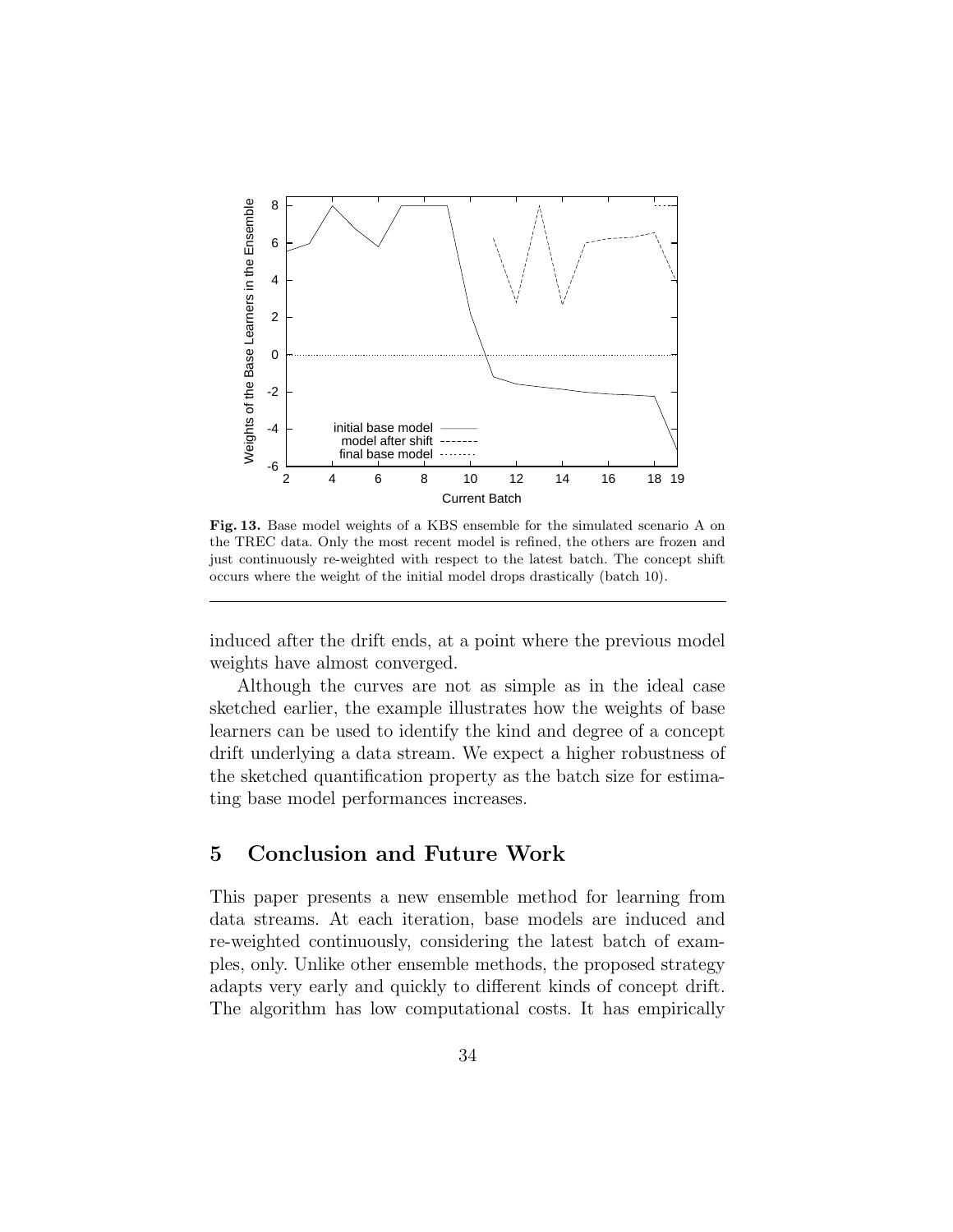

Fig. 14. Base model weights for another KBS ensemble trained for the simulated concept drift scenario B on the TREC data.

been shown to be competitive to, and often to even outperform sophisticated adaptive window and batch selection strategies. As a further advantage, it allows to track the kind and extent of concept drift.

Interesting directions for future work are evaluations of more precise and robust strategies to estimate model weights and comparisons of different pruning techniques. In addition to the presented alternatives, to either refine the latest model or to add a new one to the ensemble, other variants like learning from scratch or from up to a few batches could continuously be evaluated in parallel. This would allow to replace a complex ensemble by a single, equally well performing base model during stationary phases. Based on more precise model weights gained by cross-validation or similar techniques, the drift quantification property of KBS could be extended to predict the kind of drift to be expected in the near future. Approaches like linearly extrapolating the recently observed drift should be compared to more complex ones, like meta-learning. Finally, a comparison of all recently proposed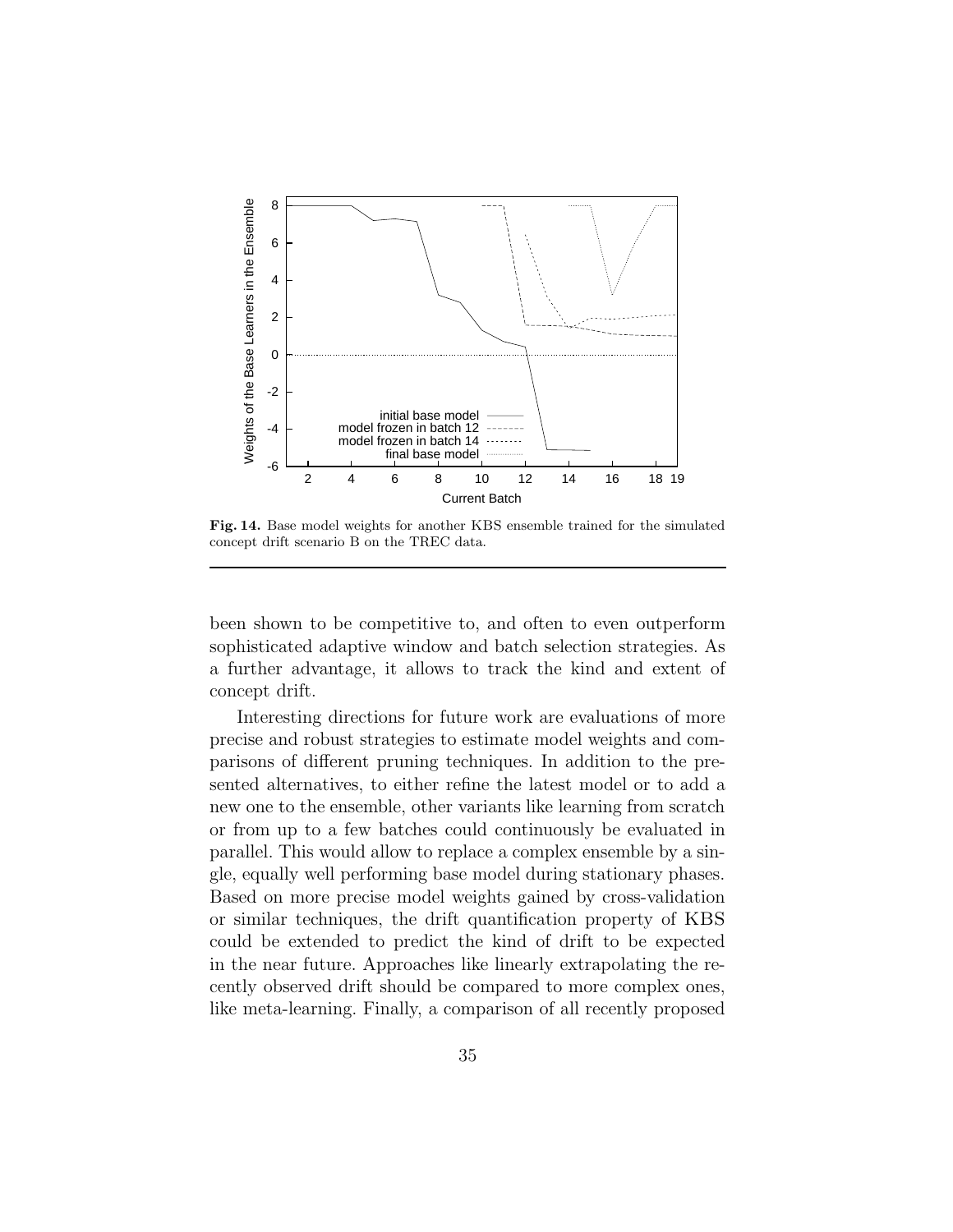techniques for classifier induction in the presence of concept drift on standardized simulated drift scenarios would be desirable.

## Acknowledgements

This work was supported by the Deutsche Forschungsgemeinschaft (DFG) within the Collaborative Research Center on the Reduction of Complexity for Multivariate Data Structures (SFB 475) at University of Dortmund in Germany.

## References

1. Jesus S. Aguilar-Ruiz and Paul R. Cohen. ACM Symposium on Applied Computing (SAC-2004), Special Track on Data Streams. In Hisham Haddad, Andrea Omicini, Roger L. Wainwright, and Lorie M. Liebrock, editors, Proceedings of the 2004 ACM Symposium on Applied Computing (SAC), Nicosia, Cyprus, March 14-17, 2004, 2004.

http://www.informatik.uni-trier.de/∼ley/db/conf/sac/sac2004.html.

- 2. Jesus S. Aguilar-Ruiz and Francisco J. Ferrer-Troyano. ACM Symposium on Applied Computing (SAC-2006), Special Track on Data Streams. In Proceedings of the 2006 ACM Symposium on Applied Computing (SAC), 2006.
- 3. Jesus S. Aguilar-Ruiz and Joao Gama, editors. Second International Workshop on Knowledge Discovery from Data Streams, Porto, Portugal, October 7th 2005. In conjunction with ECML/PKDD-2005, 16th European Conference on Machine Learning (ECML) and 9th European Conference on Principles and Practice of Knowledge Discovery in Databases (PKDD). http://www.niaad.liacc.up.pt/∼jgama/IWKDDS/.
- 4. James Allan. Incremental relevance feedback for information filtering. In H. P. Frei, editor, Proc. 19th Annual ACM SIGIR Conf. on Research and Development in Information Retrieval (SIGIR '96), Zürich, Swiss, August 18-22, 1996, pages 270–278, New York, NY, USA, 1996. ACM Press.
- 5. Marko Balabanovic. An adaptive web page recommendation service. In W. L. Johnson, editor, Proc. First Int'l Conf. on Autonomous Agents, pages 378–385, New York, NY, USA, 1997. ACM Press.
- 6. C.L. Blake and C.J. Merz. UCI Repository of machine learning databases. Dept. of Information and Computer Sciences, University of California - Irvine (UCI), Irvine, CA, USA, 1998. http://www.ics.uci.edu/∼mlearn/MLRepository.html.
- 7. Leo Breiman. Bagging predictors. Machine Learning, 13(2):30–37, 1996.
- 8. Leo Breiman. Random forests. Machine Learning, 45(1):5–32, 2001.
- 9. William W. Cohen. Learning rules that classify e-mail. In Proceedings of the 1996 AAAI Spring Symposium on Machine Learning in Information Access (MLIA '96), Stanford, CA, USA, 1996. AAAI Press.
- 10. Pedro Domingos and Geoff Hulten. Mining High Speed Data Streams. In Proceedings of the 6th ACM SIGKDD International Conference on Knowledge Discovery and Data Mining (KDD '00), pages 71–80, 2000.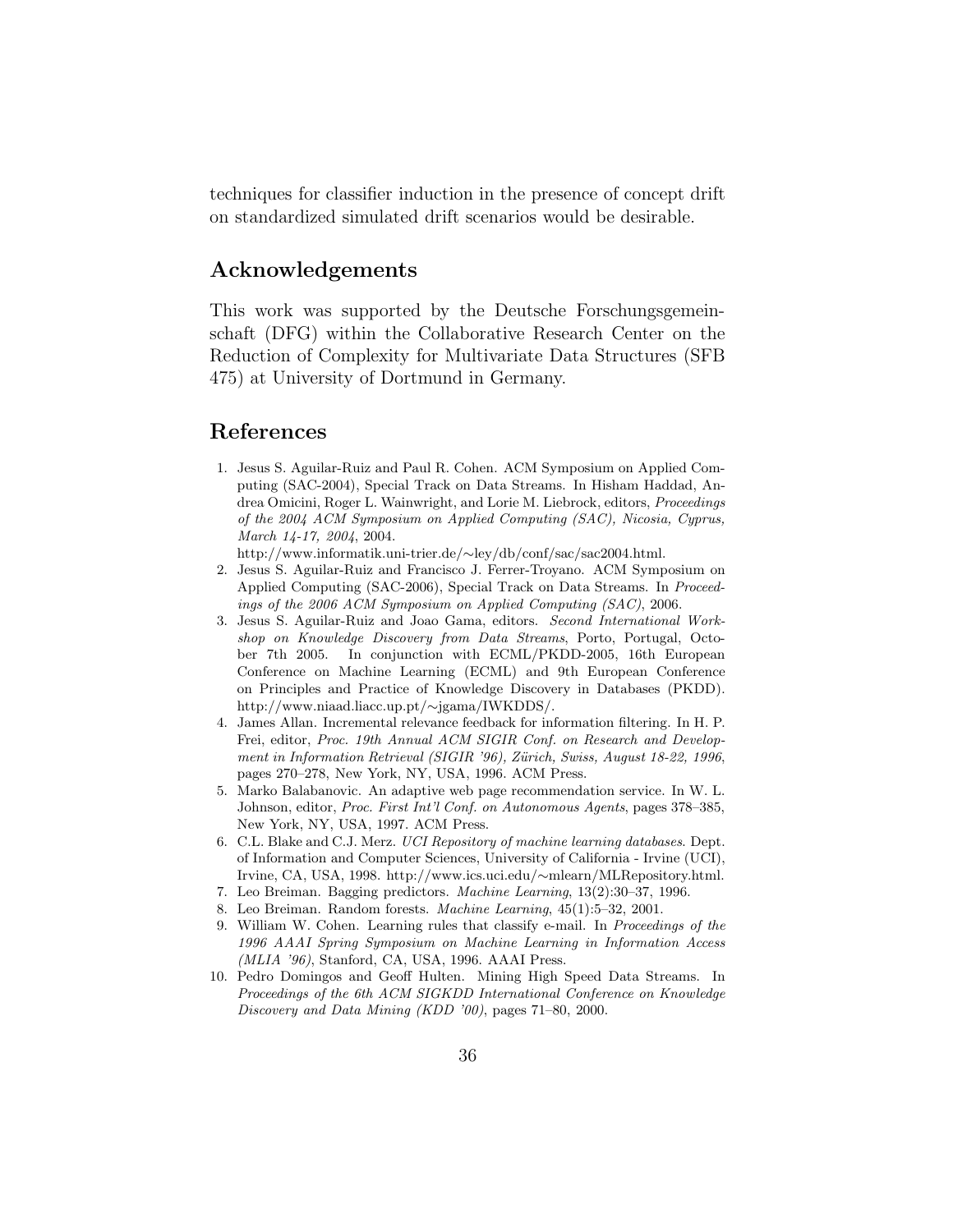- 11. Wei Fan. Systematic Data Selection to Mine Concept-Drifting Data Streams. In Proceedings of the 10th ACM SIGKDD International Conference on Knowledge Discovery and Data Mining (KDD '04), pages 128–137, Seattle, WA, USA, 2004. ACM Press.
- 12. Simon Fischer, Ralf Klinkenberg, Ingo Mierswa, and Oliver Ritthoff. Yale: Yet Another Learning Environment – Tutorial. Technical Report CI-136/02, Collaborative Research Center 531, University of Dortmund, Dortmund, Germany, June 2002. ISSN 1433-3325. http://yale.sf.net/ .
- 13. Yoav Freund and Robert R. Schapire. A decision–theoretic generalization of on-line learning and an application to boosting. Journal of Computer and System Sciences, 55(1):119 – 139, 1997.
- 14. Johannes Fürnkranz and Peter Flach. ROC 'n' Rule Learning Towards a Better Understanding of Covering Algorithms. Machine Learning, 58(1):39– 77, 2005.
- 15. Joao Gama and Jesus S. Aguilar-Ruiz, editors. First International Workshop on Knowledge Discovery in Data Streams, Pisa, Italy, September 24th 2004. In conjunction with ECML/PKDD-2004, 15th European Conference on Machine Learning (ECML) and 8th European Conference on Principles and Practice of Knowledge Discovery in Databases (PKDD). http://www.lsi.us.es/∼aguilar/ecml2004/.
- 16. Ullrich Heilemann and Heinz Josef Münch. Classification of West German business cycles. Technical Report 11, Collaborative Research Center on Reduction of Complexity for Multivariate Data (SFB 475), University of Dortmund, Dortmund, Germany, 1999.
- 17. David P. Helmbold and Philip M. Long. Tracking drifting concepts using random examples. In Leslie G. Valiant and Manfred K. Warmuth, editors, Proceedings of the Fourth Annual Workshop on Computational Learning Theory (COLT '91), pages 13–23, San Mateo, CA, USA, 1991. Morgan Kaufmann.
- 18. David P. Helmbold and Philip M. Long. Tracking drifting concepts by minimizing disagreements. Machine Learning, 14:27–45, 1994.
- 19. Geoff Hulten, Laurie Spencer, and Pedro Domingos. Mining Time-Changing Data Streams. In Proceedings of the 7th ACM SIGKDD International Conference on Knowledge Discovery and Data Mining (KDD '01), pages  $97 - 106$ . 2001.
- 20. Thorsten Joachims. Estimating the generalization performance of a SVM efficiently. In Pat Langley, editor, Proceedings of the International Conference on Machine Learning, pages 431–438, San Francisco, CA, USA, 2000. Morgan Kaufman.
- 21. Thorsten Joachims, Dayne Freitag, and Tom Mitchell. WebWatcher: A tour guide for the world wide web. In Proceedings of International Joint Conference on Artificial Intelligence (IJCAI), volume 1, pages  $770 - 777$ . Morgan Kaufmann, 1997.
- 22. George H. John and Pat Langley. Static Versus Dynamic Sampling for Data Mining. In Proceedings of the Second International Conference on Knowledge Discovery in Databases and Data Mining, 1996.
- 23. Ralf Klinkenberg. Maschinelle Lernverfahren zum adaptiven Informationsfiltern bei sich verändernden Konzepten. Master's thesis, Computer Science Department, University of Dortmund, Dortmund, Germany, February 1998. http://www-ai.cs.uni-dortmund.de/DOKUMENTE/klinkenberg 98a.ps.gz.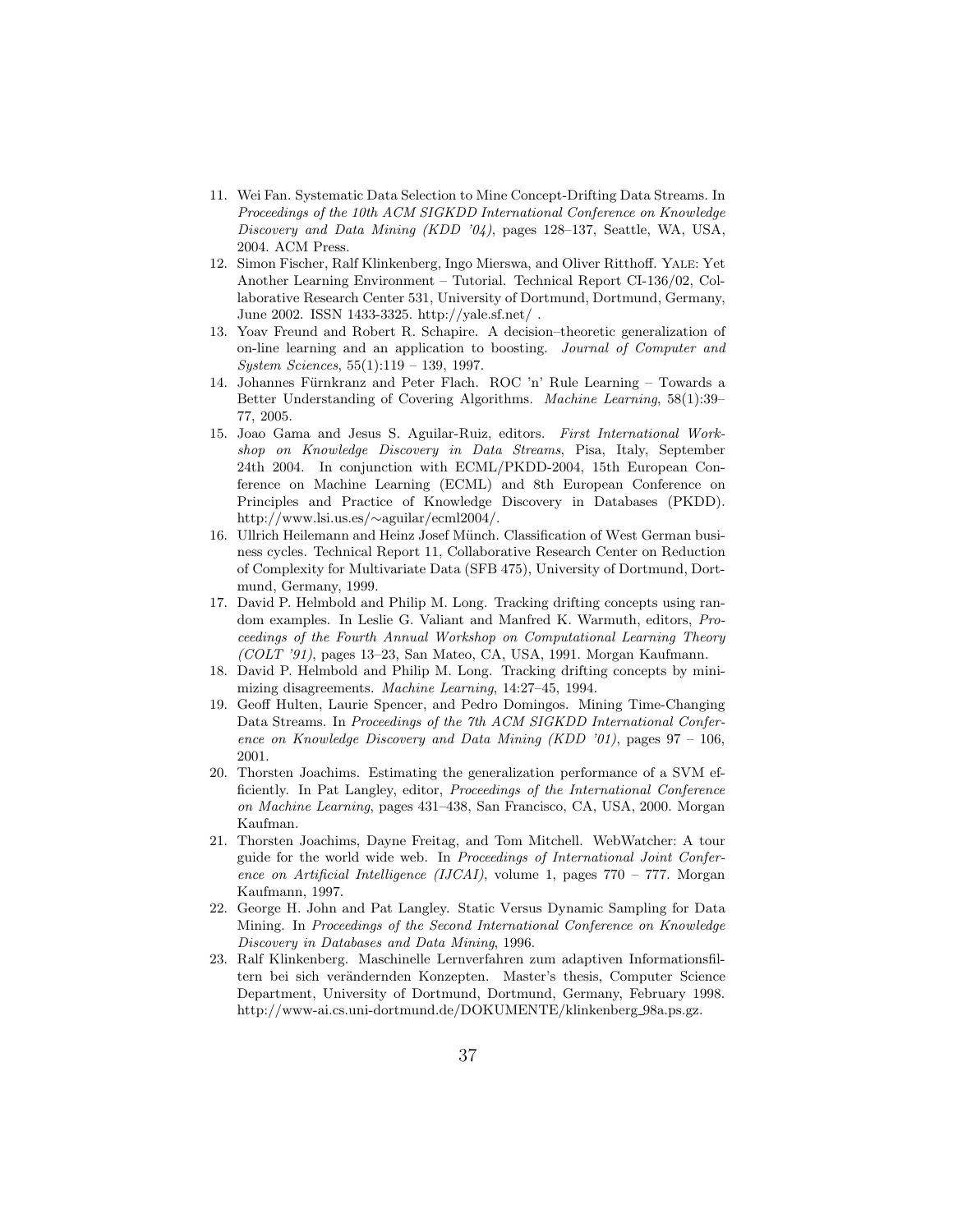- 24. Ralf Klinkenberg. Predicting phases in business cycles under concept drift. In Andreas Hotho and Gerd Stumme, editors, LLWA 2003 – Tagungsband der  $GI-Workshop-Woche$  Lehren – Lernen – Wissen – Adaptivität, Proceedings of the Workshop Week Teaching – Learning – Knowledge – Adaptivity of the National German Computer Science Society (GI) / Annual Workshop on Machine Learning, pages 3–10, Karlsruhe, Germany, October 2003. http://km.aifb.uni-karlsruhe.de/ws/LLWA/fgml/final/klinkenberg.pdf.
- 25. Ralf Klinkenberg. Learning drifting concepts: Example selection vs. example weighting. Intelligent Data Analysis (IDA), Special Issue on Incremental Learning Systems Capable of Dealing with Concept Drift, 8(3):281–300, May 2004.
- 26. Ralf Klinkenberg and Thorsten Joachims. Detecting concept drift with support vector machines. In Pat Langley, editor, Proceedings of the Seventeenth International Conference on Machine Learning (ICML), pages 487–494, San Francisco, CA, USA, 2000. Morgan Kaufmann. http://www-ai.cs.unidortmund.de/DOKUMENTE/klinkenberg joachims 2000a.ps.gz.
- 27. Ralf Klinkenberg and Ingrid Renz. Adaptive information filtering: Learning in the presence of concept drifts. In M. Sahami, M. Craven, T. Joachims, and A. McCallum, editors, Workshop Notes of the ICML/AAAI-98 Workshop Learning for Text Categorization, pages 33– 40, Menlo Park, CA, USA, 1998. AAAI Press. http://www-ai.cs.unidortmund.de/DOKUMENTE/klinkenberg renz 98a.ps.gz.
- 28. Ralf Klinkenberg and Stefan Rüping. Concept drift and the importance of examples. In Jürgen Franke, Gholamreza Nakhaeizadeh, and Ingrid Renz, editors, Text Mining – Theoretical Aspects and Applications, pages 55–77. Physica-Verlag, Berlin, Germany, 2003.
- 29. Jeremy Z. Kolter and Marcus A. Maloof. Using Additive Expert Ensembles to Cope with Concept Drift. In Proceedings of the 22nd International Conference on Machine Learning (ICML-2005), pages 449–456, New York, NY, USA, 2005. ACM Press.
- 30. Miroslav Kubat, Joao Gama, and Paul E. Utgoff. Intelligent Data Analysis (IDA) Journal, Special Issue on Incremental Learning Systems Capable of Dealing with Concept Drift, Vol.8, No.3. 2004.
- 31. A. Kuh, T. Petsche, and R.L. Rivest. Learning time-varying concepts. In Advances in Neural Information Processing Systems, volume 3, pages 183–189, San Mateo, CA, USA, 1991. Morgan Kaufmann.
- 32. Gerhard Kunisch. Anpassung und Evaluierung statistischer Lernverfahren zur Behandlung dynamischer Aspekte in Data Mining. Master thesis, Fachbereich Informatik, Universität Ulm, Germany, June 1996.
- 33. Ken Lang. NewsWeeder: Learning to filter netnews. In Proceedings of the Twelfth International Conference on Machine Learning (ICML '95), pages 331– 339, San Francisco, CA, USA, 1995. Morgan Kaufmann.
- 34. Carsten Lanquillon. Dynamic neural classification. Master thesis, Fachbereich Informatik, Universität Braunschweig, Germany, October 1997.
- 35. Herbert K. H. Lee and Merlise A. Clyde. Lossless Online Bayesian Bagging. Journal of Machine Learning Research, 5:143–151, February 2004.
- 36. Tom Mitchell, Rich Caruana, Dayne Freitag, John McDermott, and David Zabowski. Experience with a learning personal assistant. Communications of the ACM (CACM), 37(7):81–91, July 1994.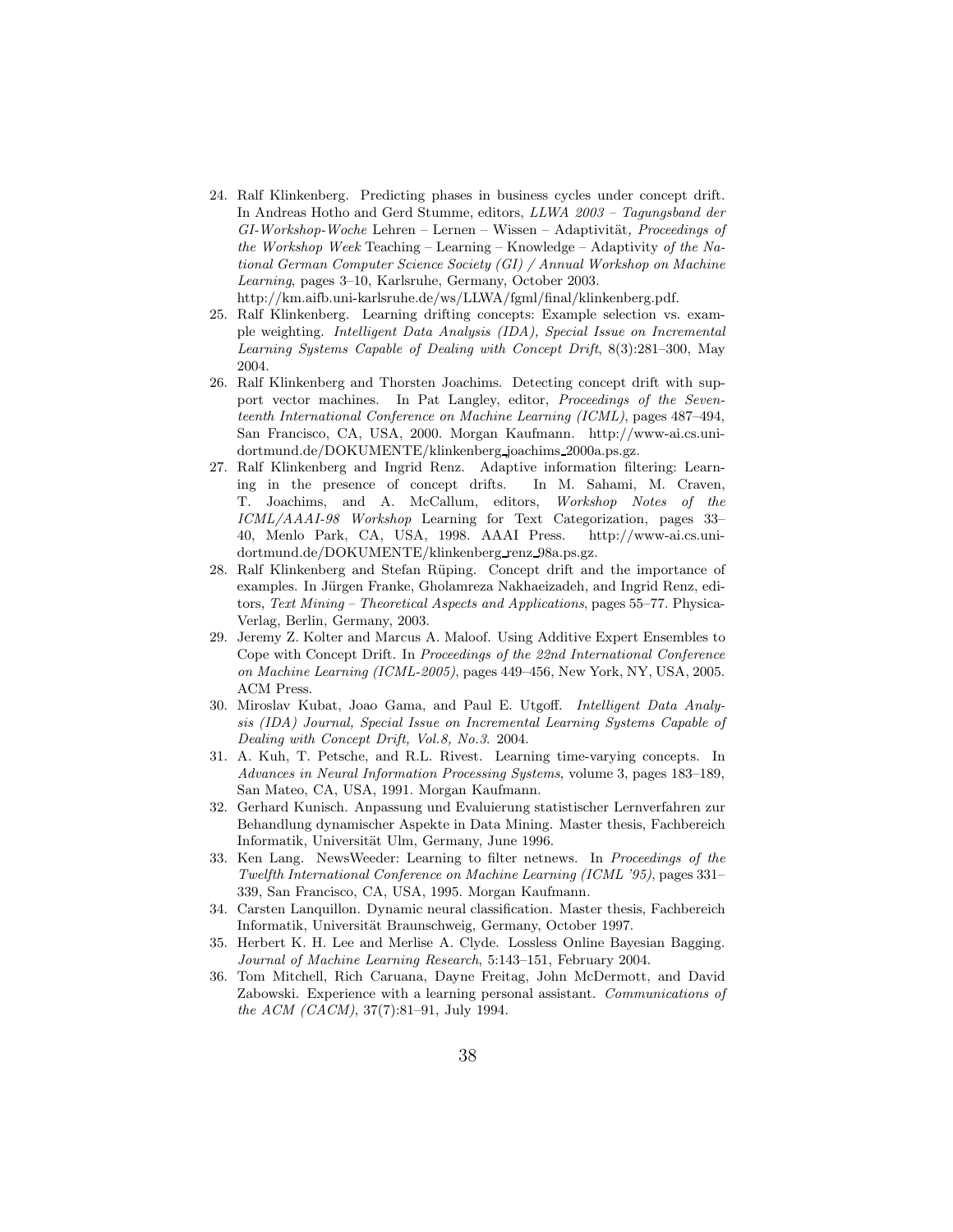- 37. Katharina Morik and Stefan Rüping. A multistrategy approach to the classification of phases in business cycles. In Taprio Elomaa, Heikki Mannila, and Hannu Toivonen, editors, Machine Learning: ECML 2002, volume 2430 of Lecture Notes in Artificial Intelligence, pages 307–318, Berlin, 2002. Springer.
- 38. Gholamreza Nakhaeizadeh, I. Bruha, and Charles Taylor, editors. Workshop Notes on Dynamically Changing Domains: Theory Revision and Context Dependence Issues, 9th European Conf. on Machine Learning (ECML '97), Prague, Czech Republic, April 1997.
- 39. Nikunj C. Oza and Stuart Russell. Online Bagging and Boosting. In Eighth International Workshop on Artificial Intelligence and Statistics, Key West, Florida, USA, 2001.
- 40. Oliver Ritthoff, Ralf Klinkenberg, Simon Fischer, Ingo Mierswa, and Sven Felske. Yale: Yet Another Machine Learning Environment. In Ralf Klinkenberg, Stefan Rüping, Andreas Fick, Nicola Henze, Christian Herzog, Ralf Molitor, and Olaf Schröder, editors,  $LLWA$   $01 - Tagungsband$  der GI-Workshop-Woche Lernen – Lehren – Wissen – Adaptivität, number 763 in Forschungsberichte des Fachbereichs Informatik, Universität Dortmund, pages 84–92, Dortmund, Germany, October 2001. ISSN 0933-6192. http://yale.sf.net/.
- 41. Stefan Rüping.  $mySVM$  Manual. Universität Dortmund, Lehrstuhl Informatik VIII, 2000. http://www-ai.cs.uni-dortmund.de/SOFTWARE/MYSVM/.
- 42. Stefan Rüping. Incremental learning with support vector machines. In Nick Cercone, T.Y. Lin, and Xindong Wu, editors, Proceedings of the 2001 IEEE International Conference on Data Mining (ICDM '01), pages 641–642. IEEE, 2001.
- 43. G. Salton and C. Buckley. Term weighting approaches in automatic text retrieval. Information Processing and Management, 24(5):513–523, 1988.
- 44. Martin Scholz. Comparing Knowledge-Based Sampling to Boosting. Technical Report 26, Collaborative Research Center on the Reduction of Complexity for Multivariate Data Structures (SFB 475), University of Dortmund, Dortmund, Germany, 2005.
- 45. Martin Scholz. Knowledge-Based Sampling for Subgroup Discovery. In Katharina Morik, Jean-Francois Boulicaut, and Arno Siebes, editors, Local Pattern Detection, volume LNAI 3539 of Lecture Notes in Artificial Intelligence, pages 171–189. Springer, 2005.
- 46. Martin Scholz. Sampling-Based Sequential Subgroup Mining. In R. L. Grossman, R. Bayardo, K. Bennett, and J. Vaidya, editors, Proceedings of the 11th ACM SIGKDD International Conference on Knowledge Discovery and Data Mining (KDD '05), pages 265–274, Chicago, Illinois, USA, August 2005. ACM Press.
- 47. Martin Scholz and Ralf Klinkenberg. An Ensemble Classifier for Drifting Concepts. In J. Gama and J. S. Aguilar-Ruiz, editors, Proceedings of the Second International Workshop on Knowledge Discovery in Data Streams, pages 53– 64, Porto, Portugal, October 2005. In conjunction with ECML/PKDD '05, 16th European Conference on Machine Learning (ECML) and 9th European Conference on Principles and Practice of Knowledge Discovery in Databases (PKDD). http://www.niaad.liacc.up.pt/∼jgama/IWKDDS/.
- 48. Kenneth O. Stanley. Learning Concept Drift with a Committee of Decision Trees. Technical Report AI-03-302, Department of Computer Sciences, University of Texas at Austin, Austin, TX, USA, 2003.